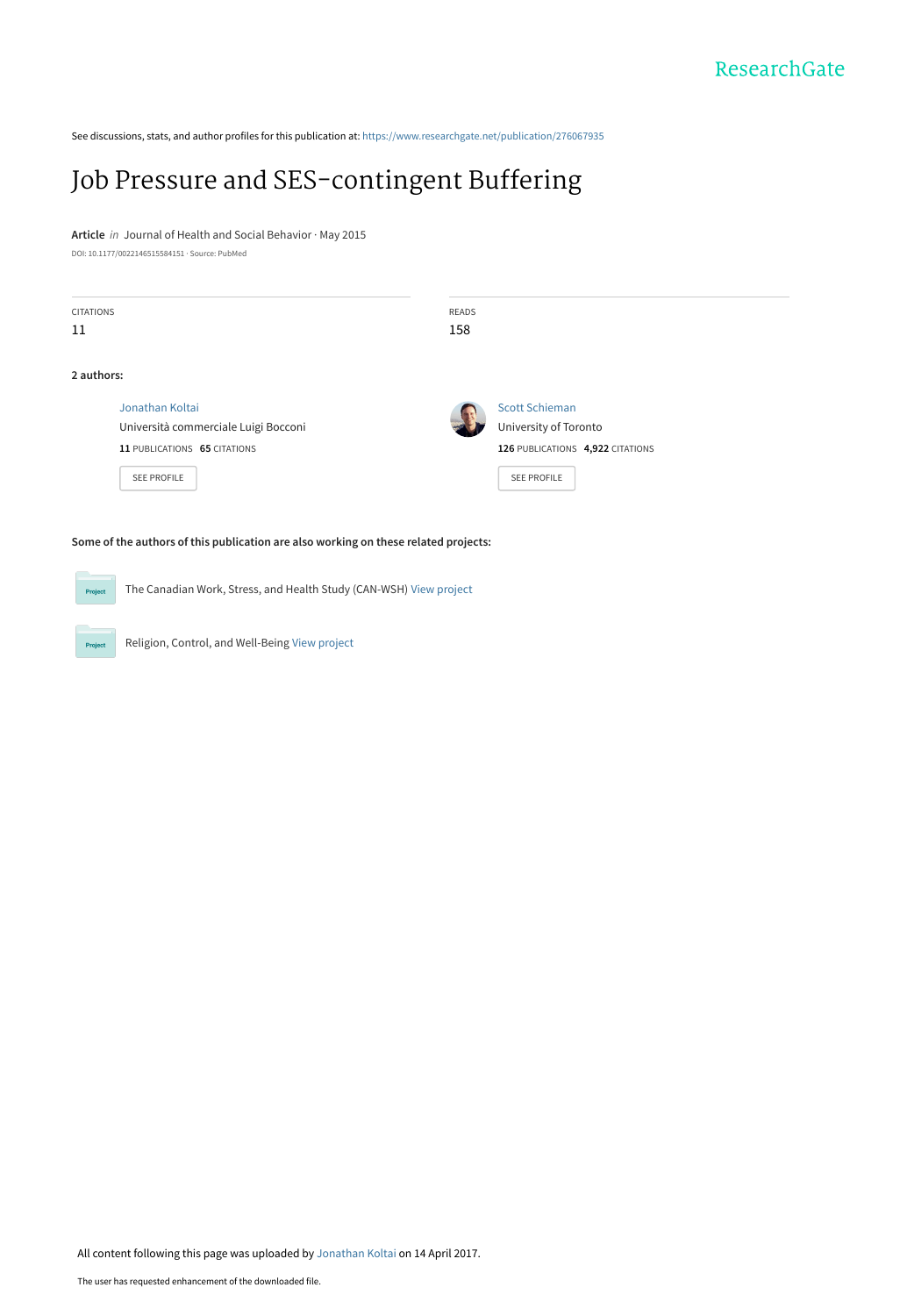

# **Job Pressure and SEScontingent Buffering: Resource Reinforcement, Substitution, or the Stress of Higher Status?**

Journal of Health and Social Behavior 2015, Vol. 56(2) 180–198 © American Sociological Association 2015 DOI: 10.1177/0022146515584151 jhsb.sagepub.com



## **Jonathan Koltai** $^{\mathsf{I}}$  **and Scott Schieman** $^{\mathsf{I}}$

#### **Abstract**

Analyses of the 2008 National Study of the Changing Workforce demonstrate that job pressure is associated with greater anxiety and job dissatisfaction. In this paper we ask, What conditions protect workers? The conventional buffering hypothesis in the Job-Demands Resource (JD-R) model predicts that job resources should attenuate the relationship. We test whether the conventional buffering hypothesis depends on socioeconomic status (SES). Support for conventional buffering is evident only for job dissatisfaction and that generalizes across SES. When anxiety is assessed, however, we observe an SES contingency: Job resources attenuate the positive association between job pressure and anxiety among workers with lower SES, but exacerbate it among those with higher SES. We discuss the implications of this SEScontingent pattern for theoretical scenarios about "resource reinforcement," "resource substitution," and the "stress of higher status." Future research should consider SES indicators as potential contingencies in the relationship between job conditions and mental health.

#### **Keywords**

buffering, JD-R model, job demands, job resources, socioeconomic status, work stress

Workers who experience high levels of job pressure tend to encounter more negative personal and social outcomes, including risks to their health and wellbeing (Ducharme and Martin 2000; Galinsky et al. 2005; Schieman, Milkie, and Glavin 2009). In this study we ask: Under what conditions are workers more or less protected from the downsides associated with job pressure? One long-standing thesis underscores the ways that job-related resources attenuate the relationship between job pressure and forms of distress such as anxiety. This has been referred to as the *buffering hypothesis* in work-specific research framed around the tenets of the Job Demands-Control (JD-C) model (Karasek 1979) and the Job Demand-Resources (JD-R) model (Bakker, Demerouti, and Euwema 2005), as well as in the sociological study of stress literature, particularly in reference to coping (Pearlin and Bierman 2013).

In the JD-R model, two key attributes of all jobs—demands and resources—are identified as impactful for role functioning and well-being (Demerouti and Bakker 2011). Our first objective is to test the conventional buffering hypothesis by situating one prominent job demand (pressure) alongside two job resources (job autonomy and challenging work). We analyze data from a large representative sample of the American workforce the 2008 National Study of the Changing Workforce (NSCW)—to assess the buffering potency of these

University of Toronto, Toronto, ON, Canada

**Corresponding Author:**

Jonathan Koltai, Department of Sociology, University of Toronto, 725 Spadina Ave, Toronto, ON M5S 2J4, Canada. E-mail: jon.koltai@mail.utoronto.ca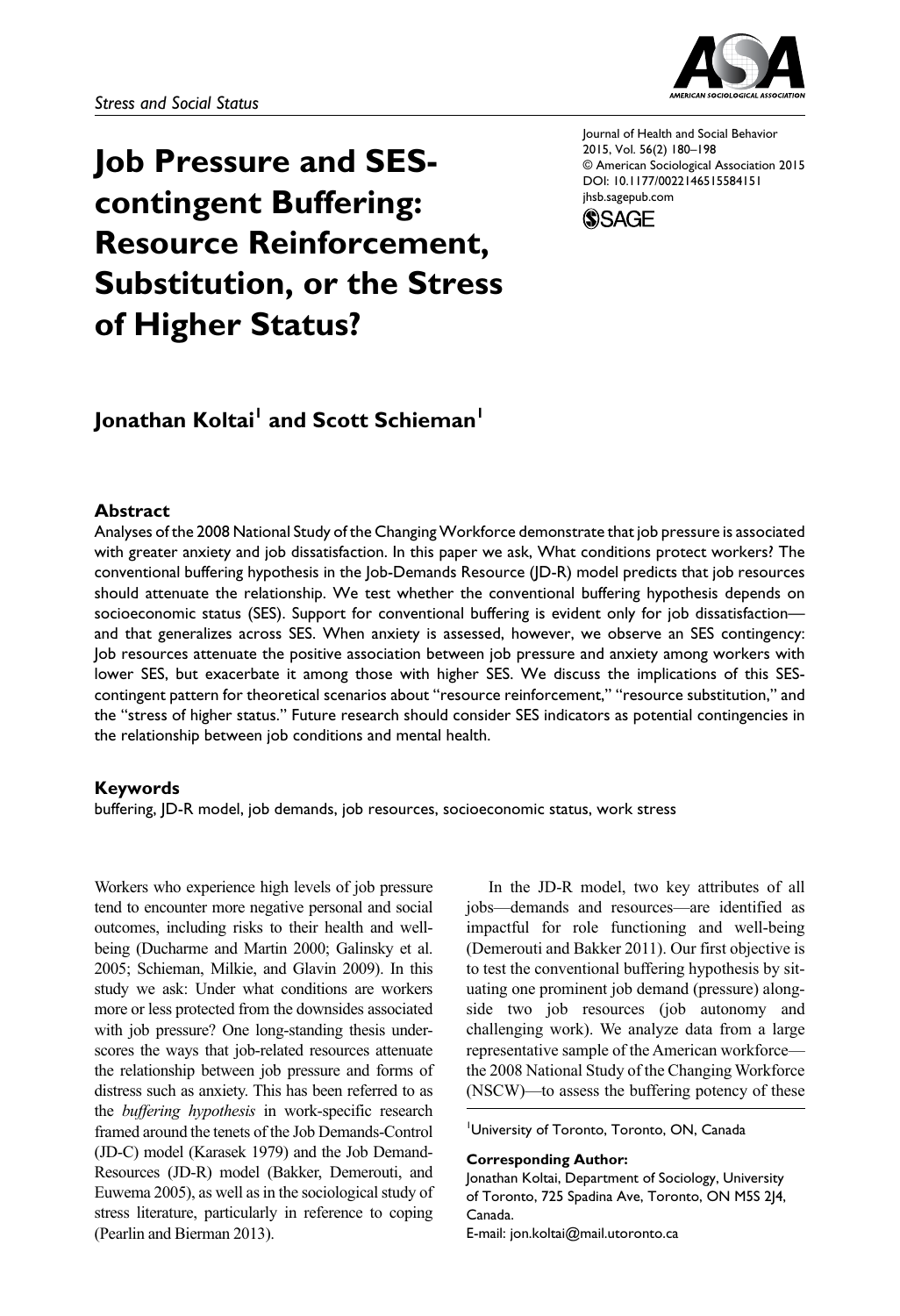job resources for two outcomes: *anxiety* and *job dissatisfaction.* In accordance with well documented calls for assessing multiple outcomes in stress research (Thoits 2010), we focus on both anxiety and job dissatisfaction because the former represents a highly salient and generalized form of psychological distress and the latter represents a standard domain-specific facet of subjective wellbeing (Mirowsky and Ross 2003a; Ross and Van Willigen 1997).

Our second objective seeks to elaborate on the conventional buffering hypothesis by assessing possible variations across socioeconomic status (SES). Scholars in the sociology of mental health have underscored the significance of SES—especially education and income—for stress exposure and vulnerability, as well as for the distribution of job demands and resources (Mirowsky and Ross 2003a, 2003b; Schieman 2013; Tausig 2013). Although the conventional buffering hypothesis in studies of job strain has a long history that dates back to Karasek's (1979) JD-C model, its theoretical development and empirical evaluation across key dimensions of SES is limited. In literature on the JD-C and JD-R models (De Lange et al. 2003; Schaufeli and Taris 2014; Van der Doef and Maes 1999), few studies adequately elaborate on the usual two-way interactions between job demands and job resources (for exceptions, see Lynch et al. 1997; Toivanen 2011; Wege et al. 2008).<sup>1</sup> Specifically, much prior research seems to assume that the predictions of the buffering hypothesis generalize across SES—that is, workers with lower SES should experience similar protective benefits of job resources as their higher SES peers. We are skeptical of this view and instead propose that the buffering effect might be more potent for some groups relative to others.

The assumption that the potency of buffering generalizes across SES may be inaccurate for several reasons. First and foremost, stress process theory underscores the ways that systems of stratification shape exposure and vulnerability to stressors (Pearlin and Bierman 2013). From a social epidemiological perspective, SES embodies what Link and Phelan (1995) referred to as a "fundamental cause" of population-based health disparities. Moreover, as Tausig (2013) contended, workers have different chances of being filtered into "good" and "bad" jobs based partly on social statuses—and that "social stratification affects exposure to stressful job conditions and may be regarded as one mechanism that links work related distress to the observed gradient in health" (p. 442). Investigations of buffering effects should therefore be cognizant of positional location. Workers of different levels of SES may vary not only in the *availability* of job resources but also in the *effectiveness* of those resources in coping with job pressure. These ideas represent a previously untested qualification of the conventional buffering hypothesis that predicts different "returns" of job resources through their modification of job pressure. Before outlining different scenarios for this SES-based moderation, we first identify the conceptualization and importance of job pressure and further articulate the underlying features of the conventional buffering hypothesis.

#### BACKGROUND

### *The Conceptualization and Importance of Job Pressure*

Workers who report excessive job pressure feel overwhelmed by their workload, lack sufficient time to complete their job tasks, and are often required to work on too many tasks at the same time (Schieman 2013). These conditions are implicated in the stress of the discrepancy between the quantity of work to complete and the time allotted for it. Job pressure has been a central feature in research on work stress and its impact from Karasek's (1979) JD-C model to the more recent formulations of the JD-R model (Demerouti and Bakker 2011). In the stress process model, job pressure approximates Pearlin's concept of *role overload*: a "condition that exists when demands on energy and stamina exceed the individual's capacities" (1989:245).

The centrality of job pressure in work-stress research corresponds to its well-documented pervasiveness in the population. Galinsky and colleagues (Galinsky, Kim, and Bond 2001; Galinsky et al. 2005:2) observed that approximately 9 in 10 American workers agreed *somewhat* or *strongly* that they experienced one or more of the following: "my job requires that I work very fast," "my job requires that I work very hard," or "I never have enough time to get everything done on my job," while approximately one-third of American workers "can be viewed as chronically overworked." Similarly, in a 2011 study of Canadian workers, Schieman (2013) found that approximately onethird reported that they frequently felt that the demands of their job exceeded the time to do it; another 40% of Canadian workers were frequently required to work on too many tasks simultaneously.

A series of population-based studies also connected forms of job pressure to workers' health and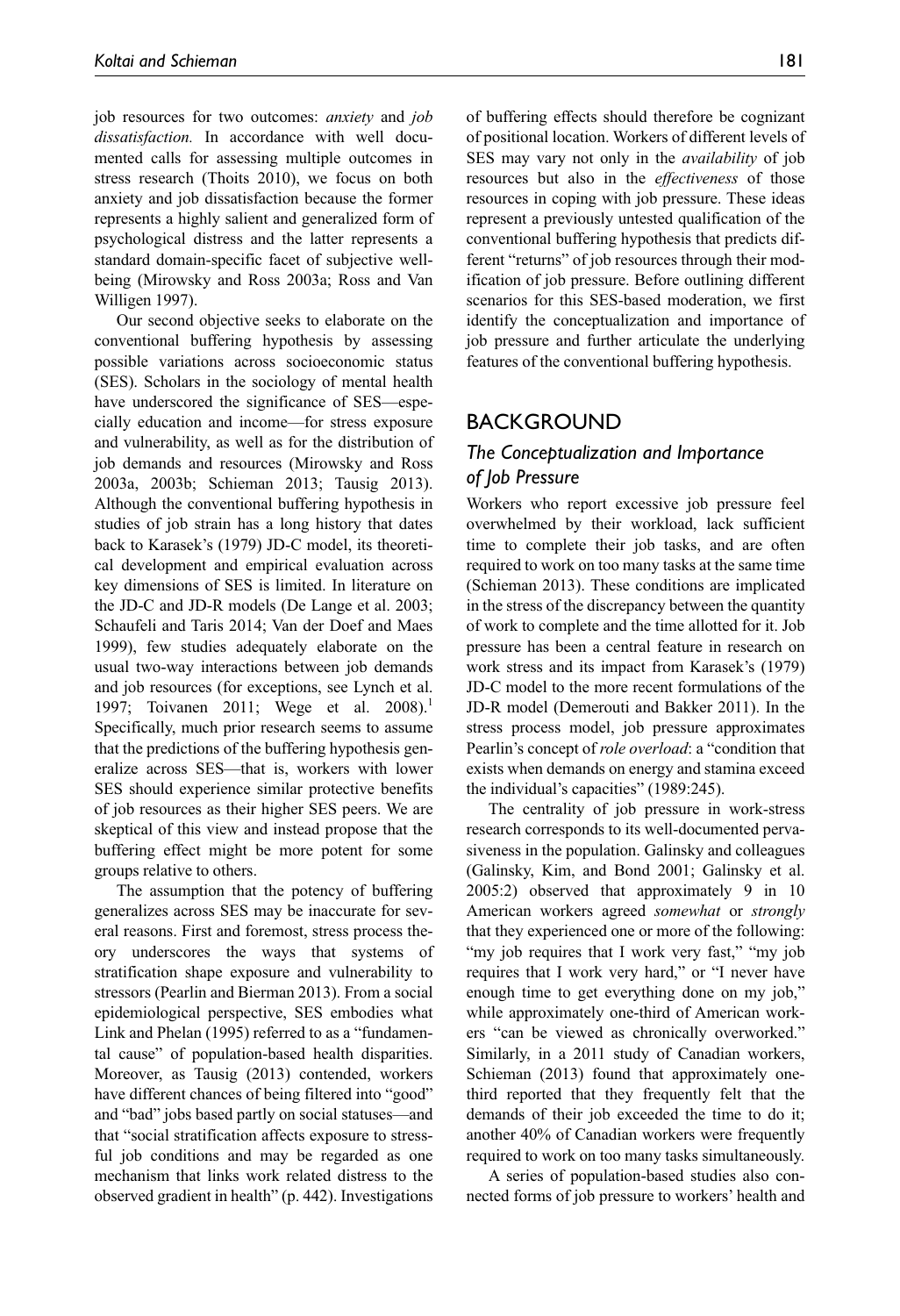well-being. For example, Galinsky and colleagues (2005) demonstrated the link to higher levels of stress, symptoms of clinical depression, poorer selfrated health, and neglect of self-care. Likewise, Glavin, Schieman, and Reid (2011) found that job pressure was associated with more guilt and distress. In a national sample of full-time American workers, Ducharme and Martin (2000) documented a negative relationship between job pressure and job satisfaction. Schieman and colleagues (2009) demonstrated that job pressure was related to greater work-home interference—a key stressor shown to detract from health and well-being. Collectively, the evidence of a consistent relationship between job pressure and unfavorable healthrelated outcomes leads us to ask: Under what conditions might that association be weakened? The JD-C and JD-R models provide clues that form the basis of our hypotheses.

## *Job-related Resources and the Conventional Buffering Hypothesis*

Job strain, which specifically refers to a context of high job demands and low job control, is hypothesized to generate mental strain (e.g., distress). A central tenet of the JD-C model is that the opportunity to use skills, make decisions, and engage in more stimulating challenges should reduce the undesirable effects of job demands (Karasek 1979). Similarly, the core hypotheses of JD-R model, which are mostly consistent with the JD-C model, propose that factors related to job stress fall into two general categories: demands and resources (Demerouti and Bakker 2011). Job demands refer to "those physical, social, or organizational aspects of the job that require sustained physical or mental effort and are therefore associated with certain physiological and psychological costs" (Bakker et al. 2005:170). In contrast to the JD-C model's focus on "job control," the JD-R model accounts for a wider range of job resources as part of the buffering hypothesis. These resources refer to the "physical, psychological, social, or organizational aspects of the job that (a) are functional in achieving work goals, (b) reduce job demands and the associated physiological and psychological costs, or (c) stimulate personal growth and development" (Bakker et al. 2005:170).

The middle part of that definition—job resources reduce the psychological costs of job demands—is at the heart of the conventional buffering hypothesis: Job pressure should be associated less positively with anxiety and job dissatisfaction among individuals who have greater job autonomy and challenging work. However, while some studies provide tentative support for the buffering hypothesis, evidence for two-way interaction effects between job demands and resources in both the JD-C and JD-R models remains spotty at best (De Lange et al. 2003; Hu, Schaufeli, and Taris 2011; Van der Doef and Maes 1999).

## *SES-contingent Buffering: Resource Reinforcement or Substitution?*

In recent reviews of research guided by the JD-R model, scholars involved in the original formulation of the model have encouraged further investigation of *individual* resources as additional contingencies (Schaufuli and Taris 2014). Demerouti and Bakker (2011) recommended that future inquiry "examine whether the complex interaction of individual resources with the work environment may take the form of three-way interactions between job demands, job resources, and personal resources so that personal resources qualify the two-way interactions between job demands and job resources" (pp. 3–4). We integrate and elaborate on this idea to develop hypotheses about the education and income-contingent buffering of job resources.

The resource elements of education and income are empirically related but conceptually distinct. Education, for example, "is a special resource, because it indicates resourcefulness, or the general ability to meet situations effectively" (Ross and Mirowsky 2010:3). The resource advantages of education partly reflect the development of human capital (Becker 1964) as well as the acquisition of skills, knowledge, cognitive flexibility, and social connections—all features that improve health and might help individuals cope with stress (Mirowsky and Ross 2005). Higher education has been linked with less distress (Everson et al. 2002; Mirowsky and Ross 2003a, 2003b), and although this sometimes occurs indirectly via education's positive relationship with other factors like nonroutine work, economic resources, and the sense of control (Ross and Van Willigen 1997), research has demonstrated that education is linked to better health net of work and economic conditions, social-psychological resources, and health lifestyle (Ross and Wu 1995).

The human capital–based resources embedded within education are largely distinct from the mechanisms that link personal income with classic forms of capital. However, like education, higher income might enhance personal agency, choice, and control in ways that amplify the protective potency of other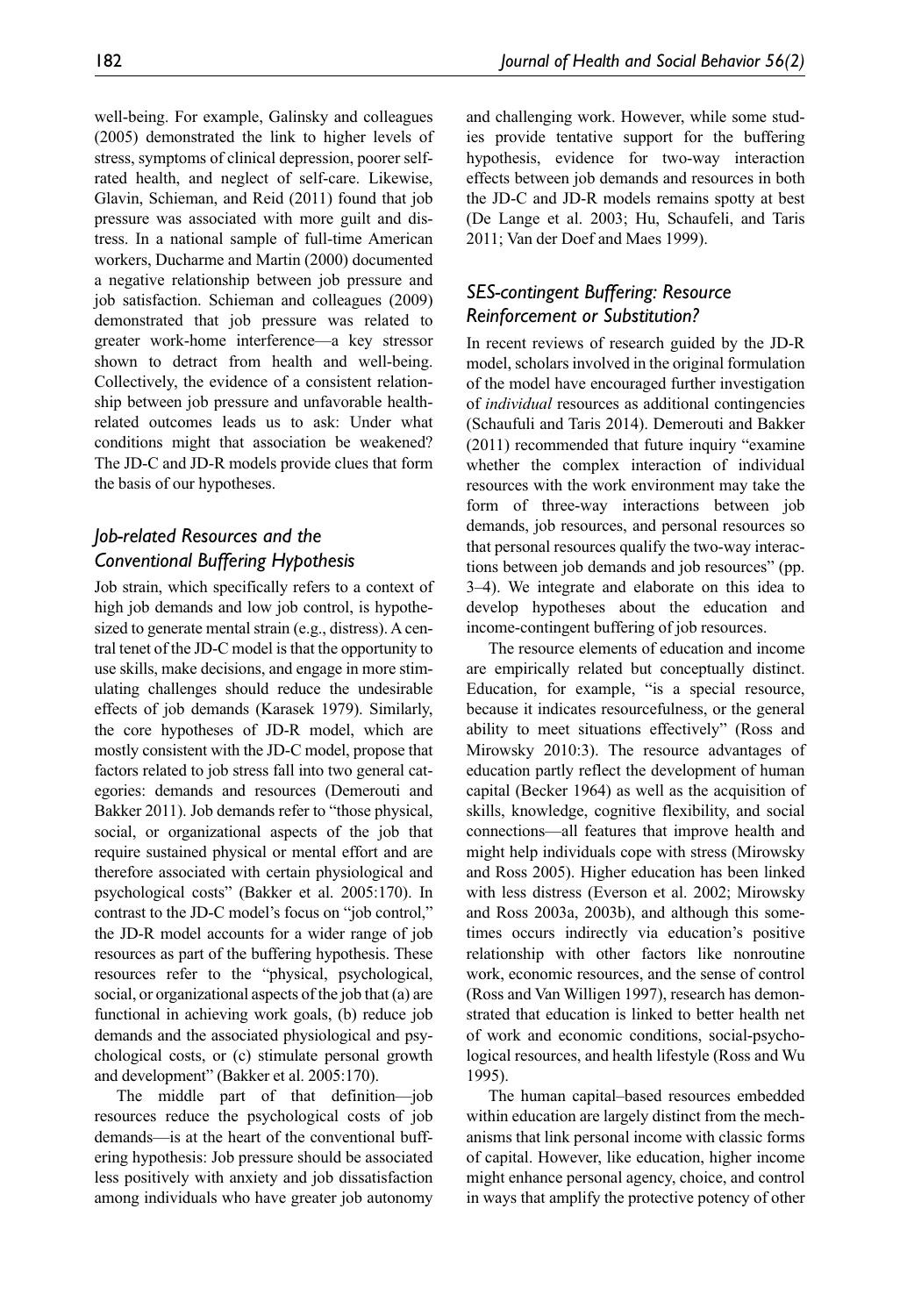resources. For example, higher earnings might "reinforce a sense of mastery, instrumentalism, and self-efficacy, in which individuals feel responsible for the good and bad events and outcomes in their lives, able to correct mistakes and avoid them in the future, and able to do things they set their minds to" (Mirowsky and Ross 2003b:95). Moreover, in the workplace context, higher earnings are associated with more power and control over other kinds of resources (e.g., monetary, personnel) (Ross and Reskin 1992; Spaeth 1985). The meaning of job pressure might therefore depend on the ways that workers view higher earnings as a reward linked to responsibilities, organizational commitment, and being the "ideal worker" (Blair-Loy 2003; DeVoe and Pfeffer 2011).

Starting with the core tenet of the conventional buffering hypothesis, we identify three scenarios for SES-based contingencies. As Panel A of Figure 1 illustrates, the buffering potency of job resources may be stronger among workers with higher levels of SES. This scenario originates from Ross and Mirowsky's (2010:2–3) arguments about the dynamics embedded in the "reinforcement of advantage" or "resource multiplication" in which "advantaged groups gain most from the resources they have, so that their resources multiply to reinforce their advantage." However, Ross and Mirowsky also contended that "one definition of a disadvantaged status is that returns to resources are smaller among the disadvantaged group and larger among the advantaged group" (2010:3). This view implies that we might simultaneously observe a null or marginal buffering effect of job resources among those with lower SES. Taken together, these ideas provide the rationale for the *resource reinforcement* hypothesis: While the conventional buffering hypothesis predicts that job resources should weaken the association between job pressure and both anxiety and job dissatisfaction, the resource reinforcement hypothesis predicts this buffering effect should be stronger among those with higher education and income.

Alternatively, as Panel B of Figure 1 illustrates, the *resource substitution* hypothesis predicts that the buffering potency of job resources should be stronger among those with lower SES. This scenario is also based on Ross and Mirowsky's (2010:3) theoretical model in which "the effect of having a specific resource is greater for those who have fewer alternative resources" and "that each has less of an effect if the other is present." Resources might therefore substitute for each other in their buffering of job pressure. In this view, simultaneously possessing multiple resources (i.e., more job autonomy *and* higher education) makes outcomes less dependent on any one resource. For individuals with lower levels of education or income, the buffering effect of job resources should be amplified. As we described above, workers with lower levels of education and income tend to possess fewer personal and social resources. In that context, the buffering potency of job resources should be stronger. The resource reinforcement and resource substitution hypotheses therefore both predict a pattern consistent with buffering, but they do so differently depending on SES. Resource reinforcement predicts that the *Pressure × Resource* coefficient will be more negative among those with higher SES; resource substitution predicts that the *Pressure × Resource* coefficient will be more negative among those with lower SES. Both views elaborate on the conventional buffering hypothesis, albeit in divergent forms.

#### *The Stress of Higher Status*

The conventional buffering hypothesis assumes that job resources attenuate the harmful impact of pressure. It is possible, however, that some resources exacerbate it. The rationale for this scenario evolves from the *stress of higher status* hypothesis, which questions the claim that job resources uniformly reduce exposure to job demands and their consequences (Schieman, Whitestone, and Van Gundy 2006). The stress of higher status hypothesis problematizes the conventional interpretation of the "job demands–job resources" binary, suggesting that some job resources elevate exposure to job demands and stressors in the work-family interface (Schieman and Reid 2009). In an empirical test of this view, Schieman (2013) observed divergent patterns among four traditional job-related resources: Job autonomy and schedule control were associated with less exposure to job pressure, but challenging work and job authority increased it.

While there is no question that higher status work conditions are often associated with desirable outcomes (Tausig 2013), evidence also demonstrates the downsides of these conditions for some forms of stress (Moen et al. 2013; Wharton and Blair-Loy 2006). To be clear, the stress of higher status hypothesis does not posit that workers with more job resources are *worse off* than lower status workers in terms of health and well-being—but rather that the more favorable outcomes observed among higher status workers should not be taken to imply an absence of exposure to health-harming stressors. As an example, Schieman and Reid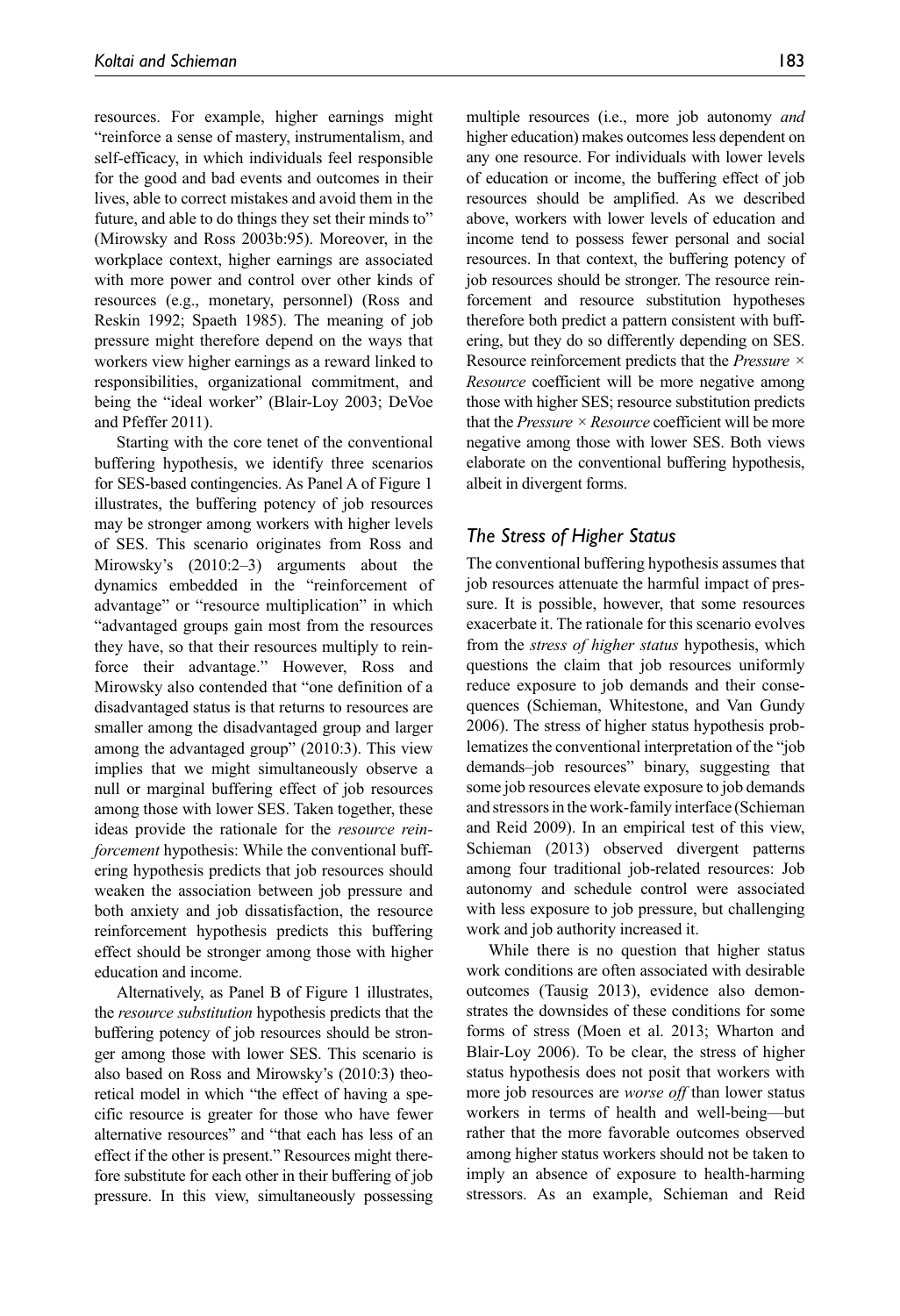

**Figure 1.** Hypothetical Scenarios for Interaction Tests.

(2009) demonstrated the consequences of this exposure, showing that job authority—a "coveted job resource" linked to greater job control and economic rewards (Smith 2002)—elevates the risk of

interpersonal conflict in the workplace and workfamily interference. Elevated stress exposure, in turn, suppresses the health-enhancing benefits of job authority and thereby produces an overall null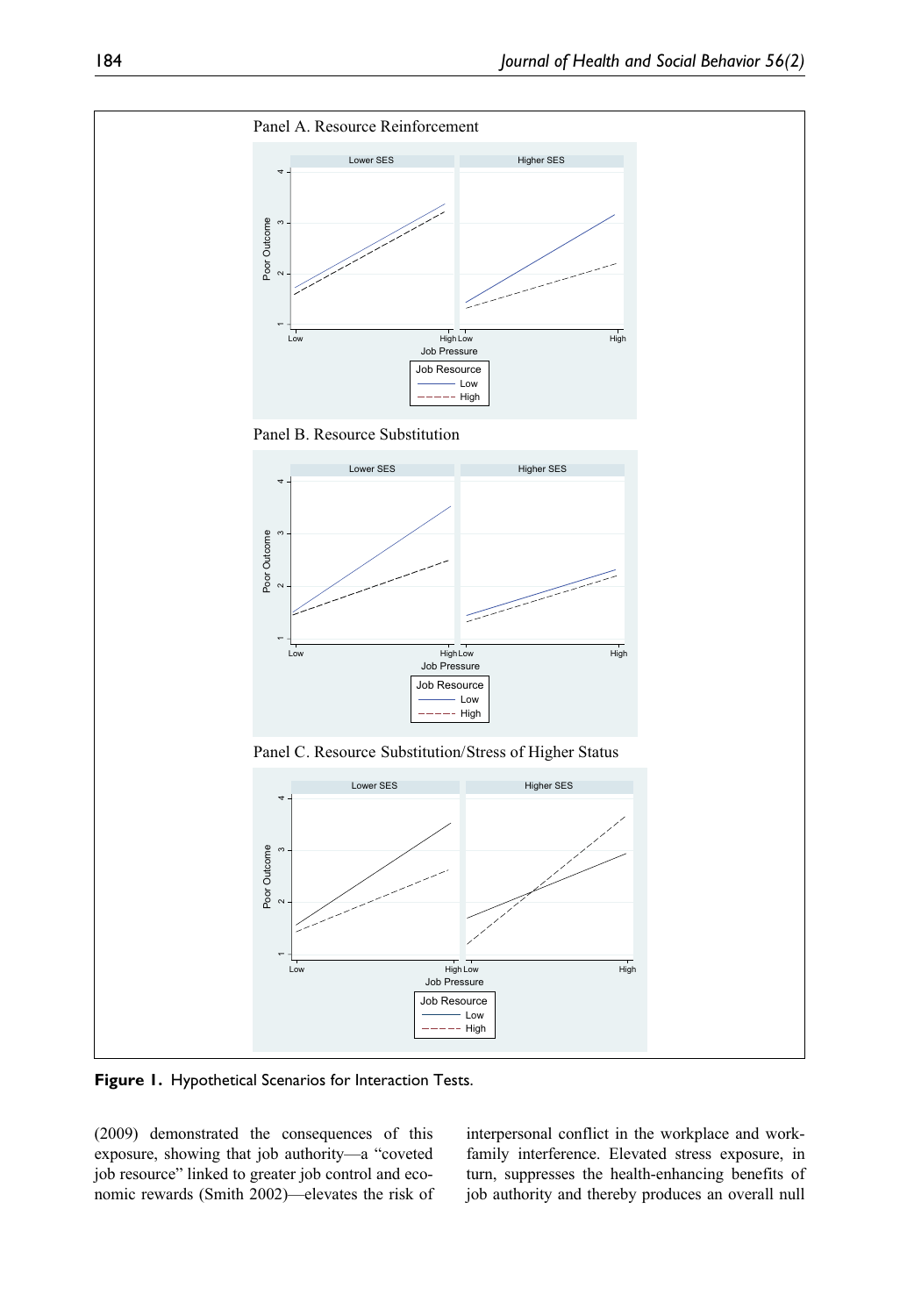association between job authority and health (Mirowsky and Ross 2003b). Likewise, research shows that workers with more decision latitude, skill, and authority and better pay encounter more workfamily role-blurring or interference (Schieman et al. 2009; Schieman and Young 2015).

In sum, as Panel C of Figure 1 illustrates, the stress of higher status hypothesis provides an alternative to the resource reinforcement hypothesis by predicting that job resources exacerbate the positive association between job pressure and anxiety or job dissatisfaction among workers with higher SES. While the focal point of this hypothesis is the moderating effect of job resources at higher levels of SES, resource substitution might still be operative for lower SES workers. In analytical terms, the *Job Pressure × Job Resources* coefficients should be more positive among those with higher SES—a challenge to the predictions of resource reinforcement.

## DATA AND METHODS

#### *Sample*

To test the hypotheses outlined above, we analyzed data from the 2008 National Study of the Changing Workforce (NSCW), a nationally representative sample of the labor force in the United States (conducted on behalf of the Families and Work Institute). The NSCW replicates and expands upon many of the questions in Quinn and Staines' (1977) Quality of Employment Study (QES). As such, unless otherwise noted, the items used to measure the focal variables in this study are similar or identical to those asked in the QES. It is also worth noting that Karasek (1979) used data from an earlier version of the QES (conducted in 1972) to measure job demands and decision latitude in his original formulation of the JD-C model. We drew from the Families and Work Institute's (2010) guide to public use files for the following sample description and procedures. Interviews were completed by telephone between November 12, 2007, and April 20, 2008. Eligibility was limited to individuals who (1) worked at a paid job or operated an income-producing business; (2) were aged 18 years or above; (3) were employed in the civilian work force; (4) resided in the contiguous 48 states; and (5) lived in a noninstitutional residence (i.e., household) with a telephone. In households with more than one eligible person, one individual was randomly selected for the interview. Up to 60 calls were made to each potentially eligible household, and escalating cash incentives were used to obtain interview completions. Additional calls were made if eligible people were identified and requested

callbacks. In the event that 25 consecutive calls were made to numbers that produced no answers and no busy signals—and no other dialing outcome—these numbers were considered nonresidential, nonworking numbers or non–voice communication numbers. Three to five attempts were made to convert individuals who initially refused to participate. The final full sample was 3,502, with a response rate of 54.6% for potentially eligible households. Composition of the total sample of 3,502 study participants was as follows: 2,769 were wage and salaried workers who worked for someone else, and 733 respondents worked for themselves. Among those who worked for themselves, 255 individuals were small business owners who employed others, while 478 were independent self-employed workers who did not employ anyone else. After we removed cases with missing values on focal measures and applied sample weights, the analytical sample used here included 3,218 cases for analyses of job dissatisfaction and 3,284 cases for analyses of anxiety.

#### *Focal Measures*

*Job Dissatisfaction.* We used responses to three items to create the job dissatisfaction index. The first item asked, "All in all, how satisfied are you with your job?" Response choices were coded (1) "very satisfied," (2) "somewhat satisfied," (3) "not too satisfied," and (4) "not satisfied at all." The second item asked, "Knowing what you know now, if you had to decide all over again whether to enter the same line of work you are in now, what would you decide?" Response choices were coded (1) "Take same job again without hesitation," (2) "Have second thoughts," and (3) "Definitely not take job." The third item asked, "If a good friend of yours told you that he or she was interested in working in a job like yours, what would you tell your friend?" Response choices were coded (1) "Strongly recommend it," (2) "Have doubts about recommending it," and (3) "Advise him or her against it." To create the index, we first standardized the items (because of the different response choices) and then averaged them; higher scores reflected more job dissatisfaction ( $\alpha$  = .76). The index ranged from –.66 to 3.07.

*Anxiety.* We used responses to five items that asked respondents the frequency with which they experienced the following symptoms of anxiety in the last month: (1) "How often have you felt nervous and stressed?" (2) How often have you been bothered by minor health problems such as headaches, insomnia, or stomach upsets?" (3) "How often have you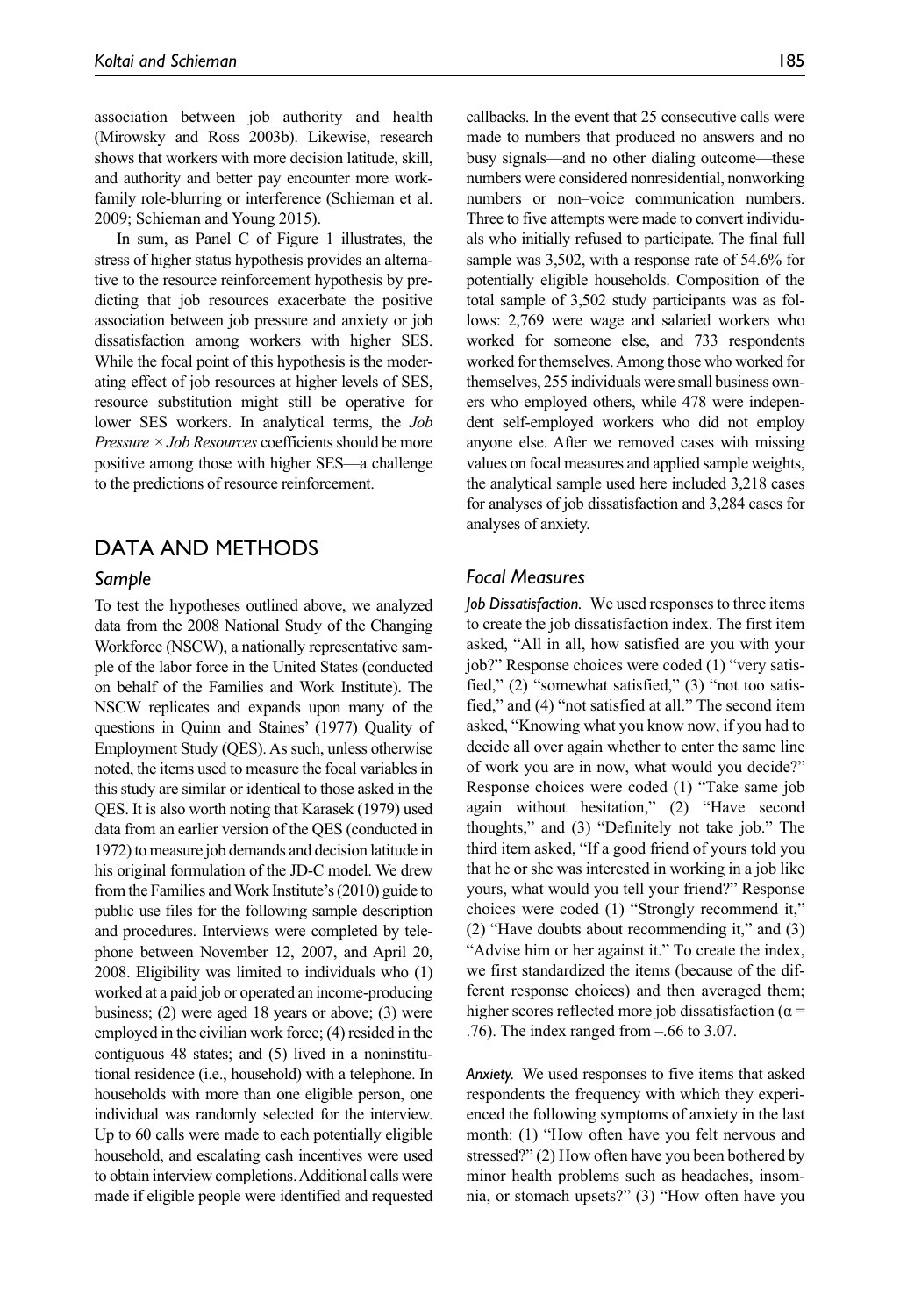had trouble falling asleep when you go to bed?" (4) "How often have you awakened before you wanted to and had trouble falling back asleep?" and (5) "How often have you had trouble sleeping to the point that it affected your performance on and off the job?" Response choices included (1) "never," (2) "almost never," (3) "sometimes," (4) "fairly often," and (5) "very often." Responses were averaged to create the index such that higher scores indicate more anxiety ( $\alpha$  = .80). The first item was derived from Cohen, Kamarck, and Mermelstein's (1983) Global Measure of Perceived Stress. Items 2 and 5 were combined to form part of a perceived stress measure by Voydanoff (2005) and were analogous to questions that appear to have been developed, as far as we are aware, by the NSCW research team for use in the 1997 and 2002 versions of the survey, respectively. Finally, items 3 and 4 were similar to questions asked in the QES. The Pearson's correlation coefficient between anxiety and job dissatisfaction was positive and significant, although relatively weak ( $r = .273$ ,  $p < .0001$ ).

*Job Pressure.* We used responses to three items to create the job pressure index. The first question asked the extent to which respondents agreed with the following: "I have enough time to get the job done." Response choices were (1) "very true," (2) "somewhat true," (3) "a little true," and (4) "not at all true." The second item asked, "How often have you felt overwhelmed by how much you had to do at work in the last three months?" The third item asked, "During a typical workweek, how often do you have to work on too many tasks at the same time?" Responses to the second and third items were coded (1) "never," (2) "rarely," (3) "sometimes," (4) "often," and (5) "very often." We standardized the items (because of different response choices) and then averaged them to create the index; higher scores indicated more job pressure ( $\alpha$  = .73). The index ranged from −1.45 to 1.83.

*Job Autonomy.* We used three items to measure job autonomy. Respondents were asked the extent that they agreed or disagreed with the following statements: "I have the freedom to decide what I do on my job," "It is basically my own responsibility to decide how my job gets done," and "I have a lot of say about what happens on my job." Response choices were coded (1) "strongly disagree," (2) "somewhat disagree," (3) "somewhat agree," and (4) "strongly agree." We averaged the responses to create the index; higher scores reflected more job autonomy ( $\alpha$  = .77).

*Challenging Work.* Five items were used to measure challenging work. Participants were asked the extent to which they agreed or disagreed with the following statements: "My job requires that I keep learning new things," "My job requires that I be creative," "The work I do on my job is meaningful to me," "My job lets me use my skills and abilities," and "I get to do a number of different things on my job." Items were coded (1) "strongly disagree," (2) "somewhat disagree," (3) "somewhat agree," and (4) "strongly agree." We averaged the responses to create the index; higher scores reflect more challenging work ( $\alpha$  = .75). Factor analyses (not shown) demonstrated that the job autonomy and challenging work items reflected distinct constructs. As previously mentioned, the items we used to measure challenging work were derived from the QES. The specific combination of questions used here aligns closely with Karasek's conceptualization of *skill discretion* and blends interrelated themes that scholars refer to as "creative work," "nonroutine work," "skill utilization," "learning possibilities," or "opportunities for professional development" (Bakker and Geurts 2004; Bakker et al. 2003; Hackman and Oldham 1975; Karasek et al. 1998; Mirowsky and Ross 2003a; Schieman 2013).

*Higher Education.* To assess higher educational degree, we created a dummy variable with a fouryear bachelor's/university degree or more coded '1' and all others coded '0'. We evaluated different coding schemes for education before deciding to use the dichotomy. Three issues provide a basis for this decision. First and foremost, interpretation and presentation of three-way interaction coefficients are notoriously difficult. After conducting separate additional analyses (not shown but available upon request), we concluded that collapsing education into a substantively meaningful binary variable provided the most reasonable compromise between parsimonious presentation and interpretation, on one hand, and testing complex three-way interactions, on the other. Second, there is strong evidence that individuals who have attained at least a fouryear college or university degree tend to be happier, healthier, and more likely to have above-average incomes than their counterparts with less education (Hout 2012; Mirowsky and Ross 2003a). Third, small cell sizes present challenges for the interpretation of three-way interactions, especially in the presence of influential values. In our analyses, individuals with less than a four-year university degree comprised 54.7% of the sample, while those with a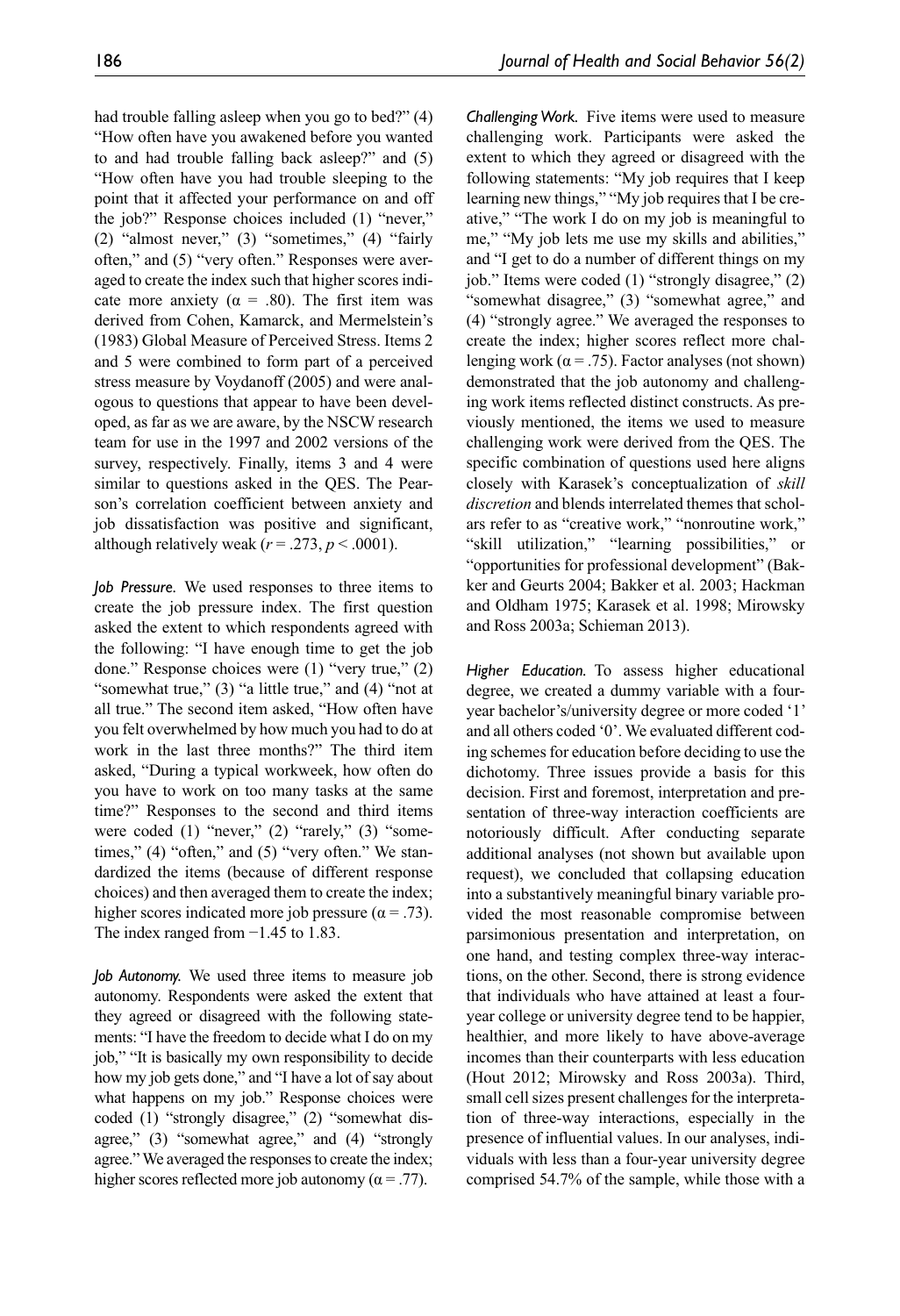four-year degree or higher comprised 45.3% of our sample. Therefore, by dichotomizing education at this approximate mid-point, we were able to minimize the risks associated with small cell sizes.

*Higher Income.* We used responses to the following question: "How much did you personally earn in all of last year, including bonuses, from all paid employment before taxes?" To assess higher versus lower levels of income, we coded individuals above the median income (\$40,000) as "higher income" (coded '1') versus those at or below the median (coded '0'). Similar to our rationale for dichotomizing education, we dichotomized income at the median because this provides sufficient cases in lower versus higher income groups to assuage concerns about small cell sizes in three-way interaction terms. The use of other cut-points might produce different patterns, but in our view the analyses with this standard measure of central tendency for income reflect substantively meaningful standards for "lower" versus "higher" SES (see Lynch et al. 1997; Ross, Mirowsky, and Pribesh 2001; Toivanen 2011; Walsemann, Gee, and Geronimus 2009; and Wege et al. 2008; as examples of other analyses that also use dichotomized income).

*Control Variables.* All analyses adjusted for gender, age, race, marital status, whether the participant had more than one paid job, weekly work hours, employment type (wage and salaried worker versus business owners or self-employed workers), $2$  region of residence, and occupation (professional-managerial versus technical, sales, administrative support, service, and production), $3$  and a set of dummy variables comparing those with no children under the age of 18 at home to those with children under 6, and those with children aged 6–12 and 13–17.

#### *Plan of Analyses*

In Model 1, we regressed either job dissatisfaction or anxiety on job pressure, job resources, and SES. While all analyses adjusted for the control variables, for the sake of space we decided to not report their coefficients in the tables (available upon request). Subsequent models then tested the buffering hypothesis by separately adding interaction terms for *Pressure × Autonomy* (Model 2) and *Pressure × Challenging Work* (Model 3). Following Mirowsky's (2013) analytical approach and others (Bakker et al. 2005), we centered the continuous variables by subtracting each score from the mean score to reduce multicollinearity between interaction coefficients and lower-order terms. Finally, we also tested whether any two-way interactions differed for (1) individuals at lower versus higher education and (2) individuals at lower versus higher income. To ease interpretation of statistically significant three-way interaction coefficients, we present figures. Descriptive statistics for all study variables are presented in Appendix A.

To test our hypotheses for job dissatisfaction (Table 1) and anxiety (Table 2), we used robust regression with the *rreg* command in Stata 12.1. Robust regression techniques are appropriate because of the risk of smaller cell sizes produced by three-way interaction terms. Outliers can be especially problematic in the context of small cell sizes. Robust regression downweights influential values (Hamilton 2009). The use of robust regression analyses also allows for more clarity in the interpretation and presentation of three-way interactions compared with other frameworks such as structural equation modeling (SEM).

#### **RESULTS**

#### *Job Dissatisfaction*

Model 1 in Table 1 shows that job pressure was associated positively with job dissatisfaction. By contrast, job autonomy and challenging work were associated negatively (and independently) with job dissatisfaction. However, higher education and higher income were not significantly related to job dissatisfaction. As shown in Models 2 and 3, all of the *Pressure × Resource* coefficients were negative and statistically significant. These patterns support the conventional buffering hypothesis—that is, the positive association between pressure and job dissatisfaction in Model 1 was weaker among those with more job autonomy (Model 2) and challenging work (Model 3).

We also tested three-way interaction terms to assess whether the size or direction of those two-way coefficients varied by education and income. To reiterate, this evaluates the hypothesis that SES modifies the buffering potency of job resources. Neither of the three-way interaction terms (*Pressure × Autonomy × SES* or *Pressure × Challenging Work × SES*) was statistically significant. Therefore, the potency of buffering for job autonomy and challenging work did not vary by SES—at least when job dissatisfaction was considered as the focal dependent variable.

#### *Anxiety*

Table 2 shows results for anxiety as the focal dependent variable. Model 1 indicates that job pressure was associated positively with anxiety. By contrast,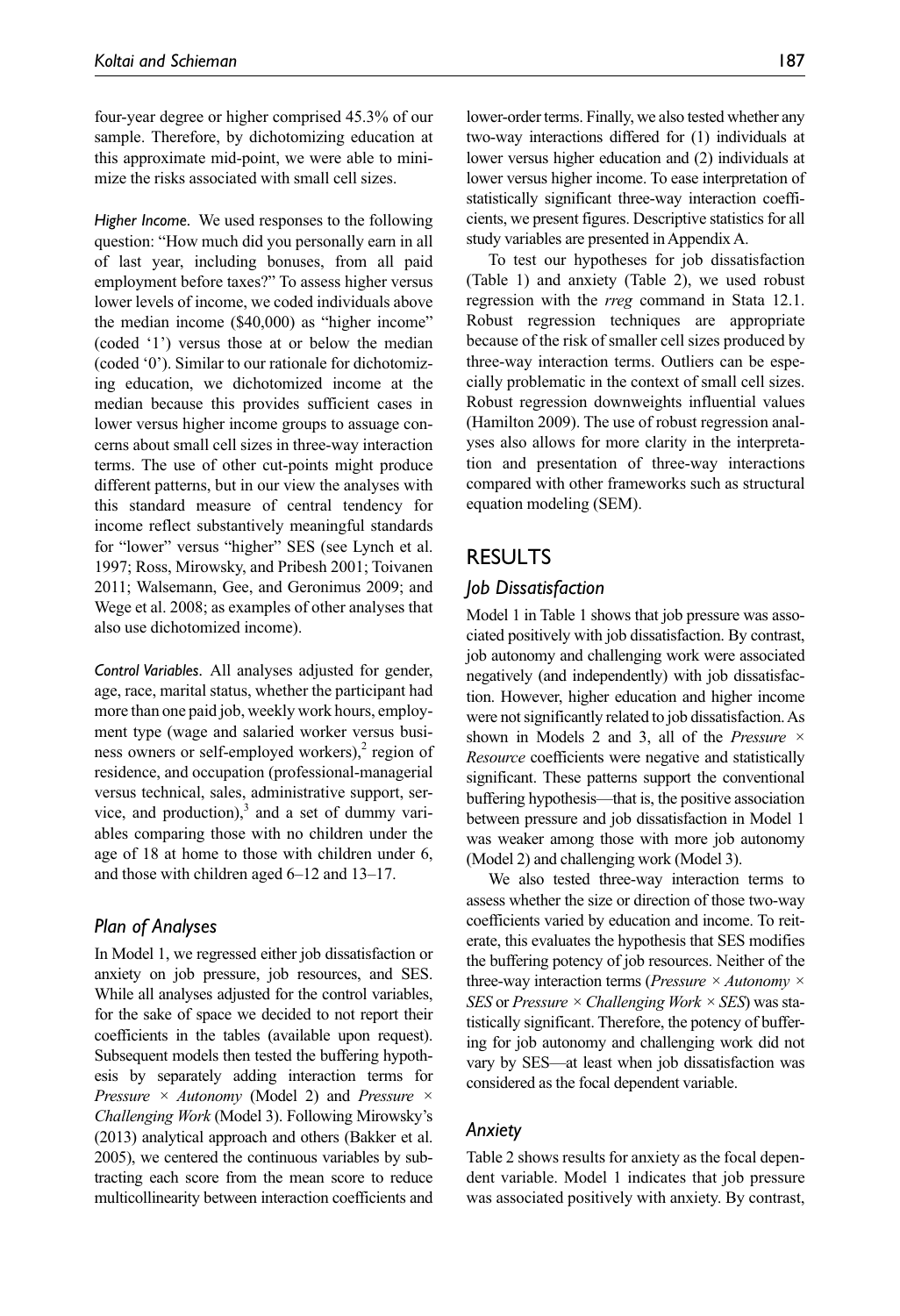|                                 | Model I             | Model 2    | Model 3    |
|---------------------------------|---------------------|------------|------------|
| Job pressure                    |                     |            |            |
| Job pressure                    | .309 <sup>***</sup> | $.306***$  | $.310***$  |
| Job-related resources           |                     |            |            |
| Job autonomy                    | $-.144***$          | $-.144***$ | $-.136***$ |
| Challenging work                | $-553***$           | $-546***$  | $-.558***$ |
| Socioeconomic status            |                     |            |            |
| High education                  | .050                | .046       | .050       |
| High income                     | $-016$              | $-016$     | $-012$     |
| <b>Interaction terms</b>        |                     |            |            |
| Job Pressure × Autonomy         |                     | $-.127***$ |            |
| Job Pressure × Challenging Work |                     |            | –.199***   |
| Constant                        | $-.084$             | $-.088$    | $-.091$    |

**Table 1.** Job Dissatisfaction Regressed on Job Pressure, Job-related Resources, Socioeconomic Status, and Interactions (*N* = 3,218).

*Note*: Unstandardized regression coefficients are reported. All models include controls for gender, age, race, marital status, employment type, work hours, whether the study participant had more than one paid job, region, and occupation, and a set of dummy variables comparing those with no children under the age of 18 at home to those with children under 6, and those with children aged 6–12 and 13–17.

\**p* < .05, \*\**p* < .01, \*\*\**p* < .001 (two–tailed test).

job autonomy and challenging work were associated negatively and independently with anxiety. Both education and income were related to anxiety: Individuals with higher levels of education and income reported less anxiety compared with those with lower levels of education and income.

We then tested interaction terms between job pressure and each of the job-related resources essentially replicating the steps in our analyses of job dissatisfaction in Table 1. In sharp contrast to our findings for job dissatisfaction, however, none of the two-way coefficients were statistically significant—that is, job autonomy and challenging work did not appear to attenuate the positive association between job pressure and anxiety. In these two-way interaction tests, the conventional buffering hypothesis was not supported.

As Table 2 shows, a different picture emerged when we assessed whether the size or direction of the two-way interaction coefficients varied by SES.<sup>4</sup> First, Model 2 showed a positive coefficient representing the *Job Pressure × Job Autonomy × High Education* term ( $b = .105$ ,  $p < .05$ ). Likewise, Model 3 showed a positive coefficient representing the *Job Pressure × Challenging Work × High Education* term  $(b = .193, p < .01)$ . Taken together, these patterns indicate that job autonomy and challenging work moderated the association between job pressure and anxiety differently for individuals with low versus high education. As Panel A of Figure 2 illustrates, the positive three-way coefficients indicate that having more job autonomy attenuated the positive association between job pressure and anxiety among workers with lower education (left) while exacerbating the association between job pressure and anxiety among those with higher education (right). Panel B in Figure 2 shows similar patterns for challenging work.

Models 4 and 5 in Table 2 demonstrate that income moderated the buffering effect of the job resources. First, Model 4 shows a positive coefficient representing the *Pressure × Autonomy × High Income* term ( $b = .094$ ,  $p < .05$ ). Model 5 shows a positive coefficient representing the *Pressure × Challenging Work*  $\times$  *High Income* term ( $b = .173$ , *p* < .05). Panels A and B of Figure 3 depict the autonomy and challenge work interactions, respectively, at high versus low income. The positive three-way coefficients suggest that among those with low income, job resources weakened the positive association between pressure and anxiety; by contrast, among those with higher income, having greater job autonomy and challenging work exacerbated it. Collectively, these patterns indicate that job autonomy and challenging work moderated the association between job pressure and anxiety differently for individuals with lower versus higher income.

## **DISCUSSION**

Workers who face more job pressure tend to experience more job dissatisfaction and anxiety than their peers in less pressured work roles. Our study provides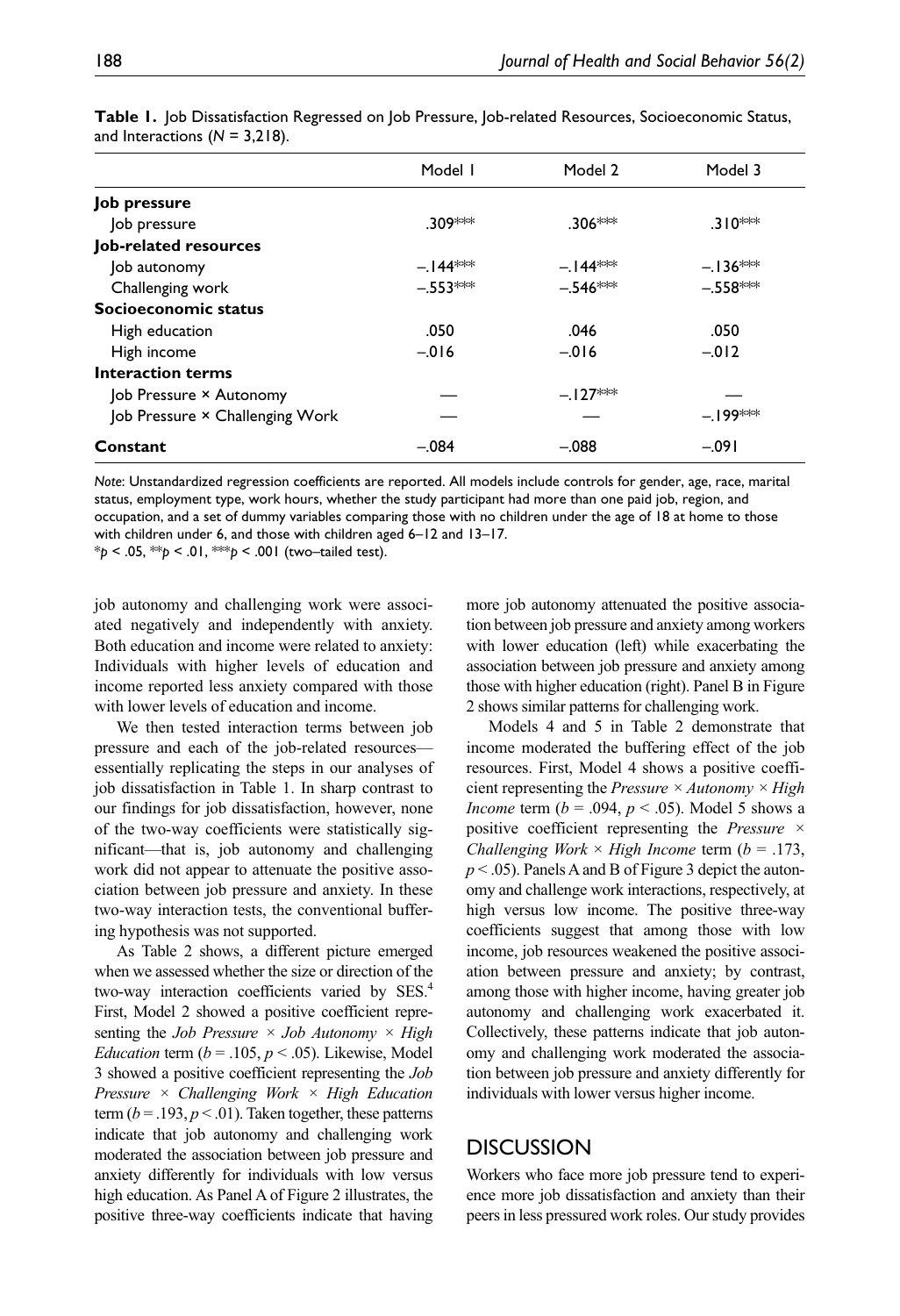| Table 2. Anxiety Regressed on Job Pressure, Job-related Resources, Socioeconomic Status, and |  |  |  |
|----------------------------------------------------------------------------------------------|--|--|--|
| Interactions $(N = 3,284)$ .                                                                 |  |  |  |

|                                                     | Model I    | Model 2    | Model 3    | Model 4    | Model 5    |
|-----------------------------------------------------|------------|------------|------------|------------|------------|
| <b>Job pressure</b>                                 |            |            |            |            |            |
| Job pressure                                        | $.352***$  | $.341***$  | .343 ***   | $.333***$  | $.336***$  |
| Job-related resources                               |            |            |            |            |            |
| Job autonomy                                        | $-.094***$ | $-.116***$ | $-.096***$ | $-.113***$ | $-.096***$ |
| Challenging work                                    | $-.126***$ | $-.128***$ | $-.176***$ | $-.127***$ | $-.128**$  |
| Socioeconomic status                                |            |            |            |            |            |
| High education                                      | $-.112**$  | $-.106**$  | $-.118**$  | $-.114**$  | $-.111**$  |
| High income                                         | $-.089*$   | $-.090*$   | $-.088*$   | $-.081*$   | $-.095*$   |
| <b>Interaction terms</b>                            |            |            |            |            |            |
| Job Pressure × Job Autonomy                         |            | $-.050$    |            | $-.047$    |            |
| Job Pressure × High Education                       |            | $-018$     | .007       |            |            |
| Job Autonomy × High Education                       |            | $-.040$    |            |            |            |
| Job Pressure × Job Autonomy ×<br>High Education     |            | $.105*$    |            |            |            |
| Job Pressure × Challenging Work                     |            |            | $-.073$    |            | $-.067$    |
| Challenging Work× High<br>Education                 |            |            | .099       |            |            |
| Job Pressure × Challenging<br>Work × High Education |            |            | .193**     |            |            |
| Job Pressure × High Income                          |            |            |            | .024       | .017       |
| Job Autonomy × High Income                          |            |            |            | .027       |            |
| Job Pressure × Job Autonomy ×<br>High Income        |            |            |            | $.094*$    |            |
| Challenging Work × High Income                      |            |            |            |            | $-013$     |
| Job Pressure × Challenging<br>Work × High Income    |            |            |            |            | $.173*$    |
| Constant                                            | $2.411***$ | $2.403***$ | $2.428***$ | $2.398***$ | $2.415***$ |

*Note*: Unstandardized regression coefficients are reported. All models include controls for gender, age, race, marital status, employment type, work hours, whether the study participant had more than one paid job, region, and occupation, and a set of dummy variables comparing those with no children under the age of 18 at home to those with children under 6, and those with children aged 6–12 and 13–17. \**p* < .05, \*\**p* < .01, \*\*\**p* < .001 (two-tailed test).

new insights about this relationship by asking: Do job resources moderate those associations—and does SES function as an additional contingency? Three contributions emerged. First, we differentiated the moderating role of two job resources: job autonomy and challenging work. Consistent with the conventional buffering hypothesis, these resources attenuated the positive association between job pressure and job dissatisfaction. By contrast, we did not replicate these same two-way interaction effects for anxiety. Second, we found that education and income are additional contingencies that elaborate on the two-way buffering effects, but only when anxiety was assessed as the outcome. Third, while our findings provided partial support for the conventional buffering hypothesis, the three-way interactions challenged the resource reinforcement hypothesis. While the buffering potency of job resources was greater among workers with lower SES, the more surprising pattern was that these same job-related resources *amplified* the positive association between job pressure and anxiety for workers with higher SES. In this respect, our findings provide a mixture of support for the resource substitution and the stress of higher status hypotheses.

## *Conventional Buffering versus SES-contingent Buffering*

In analyses of job dissatisfaction we documented support for the conventional buffering hypothesis—that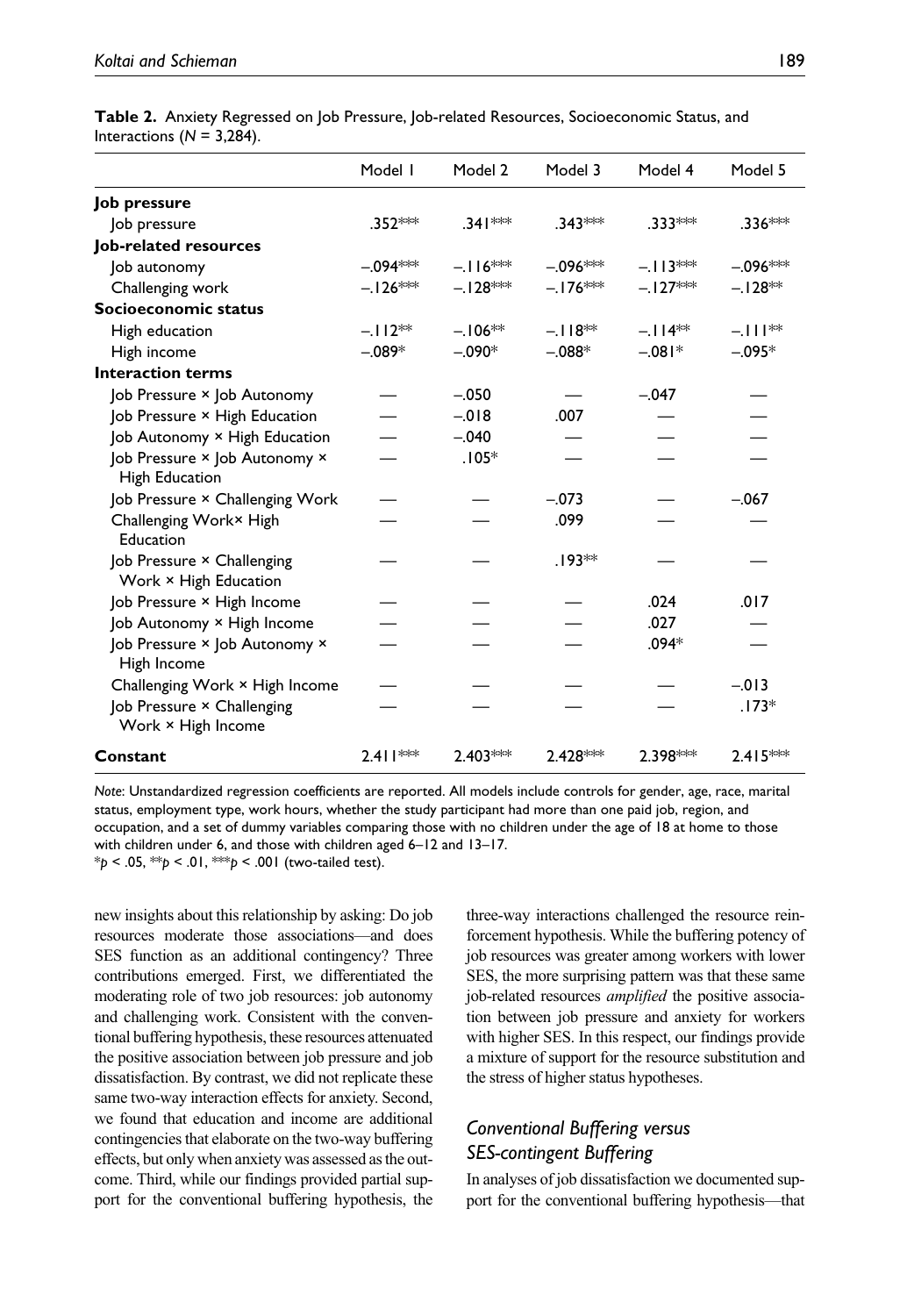

**Figure 2.** Job Resources as Moderators of the Relationship between Job Pressure and Anxiety at Lower versus Higher Levels of Education.

is, the positive association between pressure and job dissatisfaction was weaker among workers with greater autonomy and challenging work. These resources therefore appear to function as predicted by the conventional buffering hypothesis. By contrast, when we assessed anxiety as the outcome, in no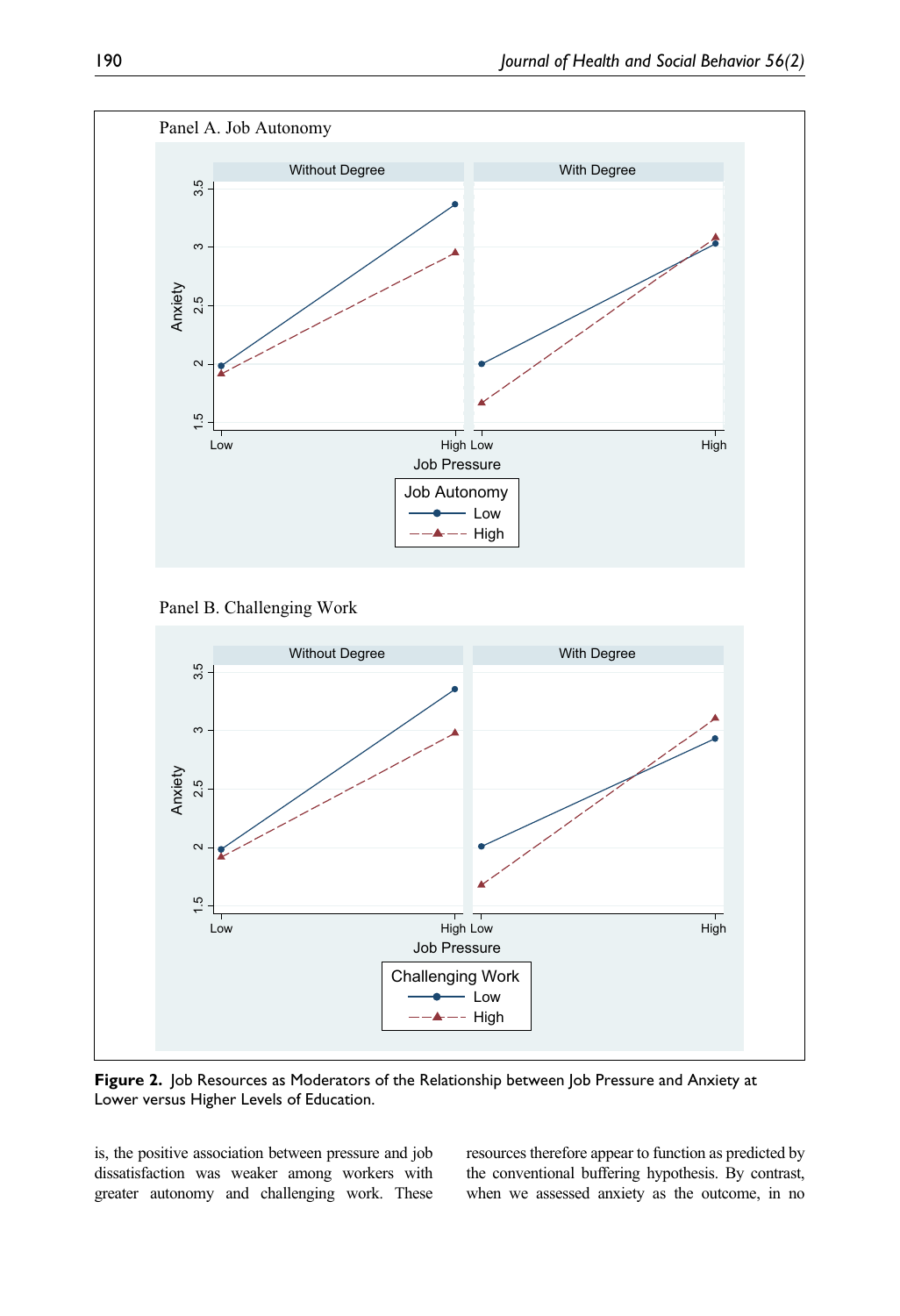

**Figure 3.** Job Resources as Moderators of the Relationship between Job Pressure and Anxiety at Lower versus Higher Levels of Income.

instance did we observe patterns consistent with the conventional buffering hypothesis. These divergent observations represent one of the main contributions of our study: If we had limited analyses to two-way interaction terms (e.g., *Pressure × Autonomy*), we would have concluded that the buffering potency of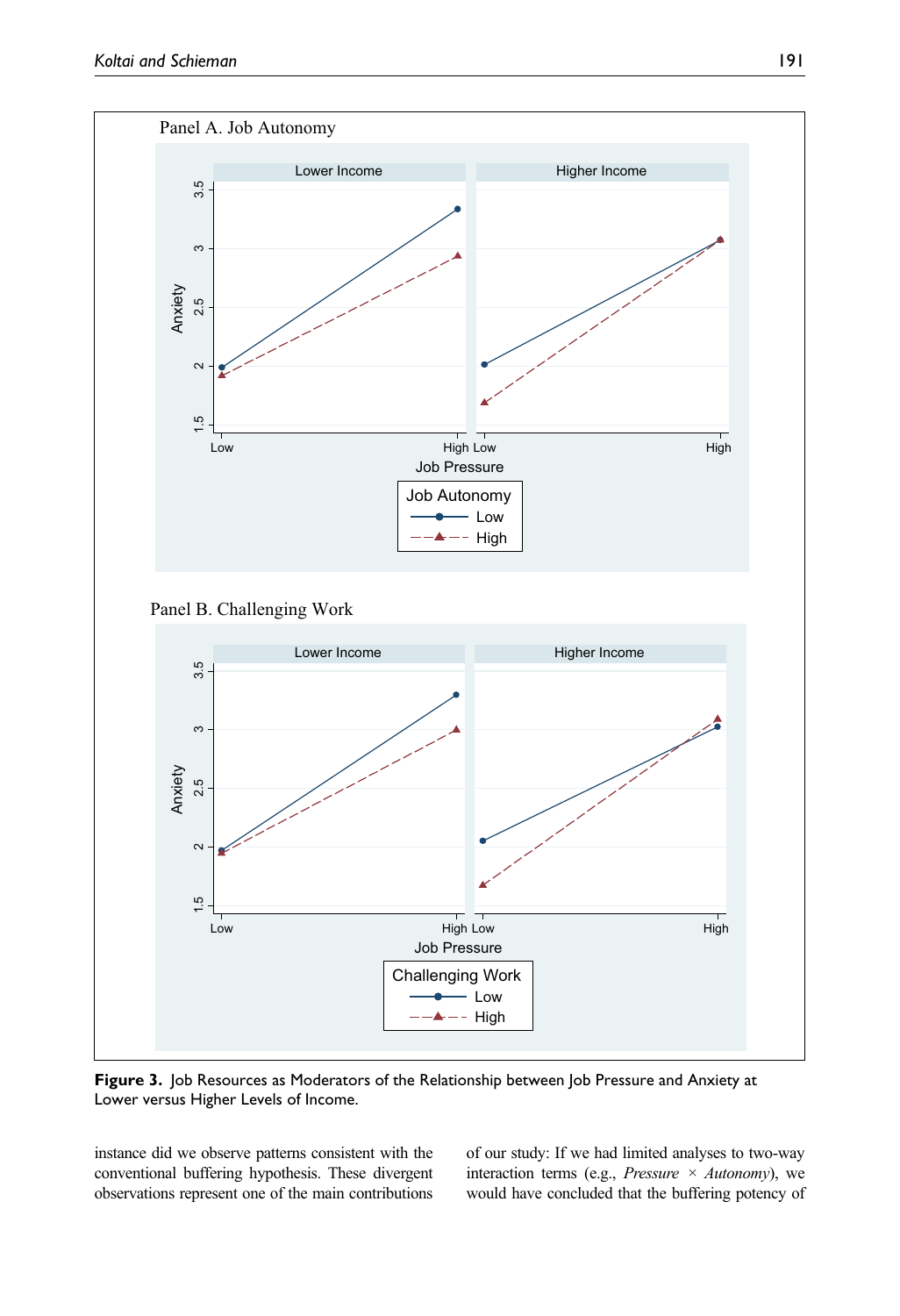job resources is limited to job pressure and job dissatisfaction and that the moderating effects of these resources do not generalize to anxiety. However, our main objective was to probe the possibility of SEScontingent buffering. We discovered education and income-based differences in the moderating effects of job resources—but only when anxiety was considered. All of the three-way interaction terms were positive and statistically significant. Among workers with less education and income, job resources *attenuated* the positive association between job pressure and anxiety; by contrast, among higher SES workers, job resources *exacerbated* that positive association.

Taken together, these opposing patterns cancel each other out when analyses are restricted to twoway interactions. This underscores the substantive importance of divergent SES-based moderators and may speak to the fact that interactions between job demands and job resources are often weak and sometimes inconsistent (see Hu et al. 2011). One reason for this might be that divergent experiences for workers with lower versus higher SES produce overall null effects. These findings emphasize the value of probing for SES-based contingencies regardless of the presence or absence of two-way interactions between demands and resources.

#### *Resource Reinforcement, Substitution, or Stress of Higher Status?*

When anxiety was assessed, we observed support for the resource substitution hypothesis among workers with lower SES. That is, job resources were more protective for workers with less education and income. By contrast, the patterns among workers with high SES were consistent with the stress of higher status hypothesis: The positive association between job pressure and anxiety is stronger among higher SES workers with more job resources. However, we did not observe any support for the resource reinforcement hypothesis. What might explain these divergent findings?

On average, individuals with lower levels of education and income are more likely to experience monotonous, closely supervised jobs that give the worker little control over tasks (Mirowsky and Ross 2007). These jobs rarely allow workers to use their skills as they see fit and do not reward individuals with a sense that their job is meaningful to them (Kalleberg 2012). Ross and Van Willigen (1997:275) maintained that "work that gives people the freedom from routinization, monotony, and external control on the one hand, and a chance to use their skills, develop as a person, and learn new

things on the other, theoretically increases subjective well-being, in part by increasing perceived control." For example, challenging work entails doing a variety of tasks and problem solving. As these conditions enhance cognitive flexibility, it is unsurprising that autonomous, challenging work is associated positively with psychosocial resources like mastery (Ross and Wright 1998). Because lower SES individuals tend to enjoy fewer psychosocial resources that reduce distress and anxiety relative to their higher SES counterparts, conditions that give rise to these resources may be especially potent for them.

It is plausible that resource substitution among lower SES workers reflects a process of *resource proliferation*. This interpretation is consistent with three well-documented patterns in the literature: (1) lower SES is associated with fewer psychosocial resources and higher levels of anxiety; (2) jobrelated resources are positively related to psychosocial resources; and (3) certain psychosocial resources both mediate and moderate the associations between stressors and distress, and between SES and distress (Mirowsky and Ross 2003a). As previous research has demonstrated a link between job-related resources and psychosocial resources, lower SES workers in possession of job resources may also benefit from secondary personal resources that protect these individuals from stressors associated with their jobs and lower SES more generally and also enhance their psychological well-being directly.

For workers with higher education and income, job autonomy and challenging work *exacerbated* the positive association between job pressure and anxiety. These findings go against the grain of research that identifies an inverse relationship between SES and distress and contradict the conventional buffering hypothesis. What might explain these patterns? Recent efforts reveal complexities in the relationship between SES and health by directing attention to stressors that are disproportionately experienced by individuals with higher status (Link, Carpiano, and Weden 2013; Schieman and Reid 2009). This stress of higher status perspective helps interpret our findings by complicating the conventional conceptualization of "resources"—specifically, it demonstrates that some job resources are associated with exposure to more job demands and work-family stressors (Schieman et al. 2009).

By drawing upon the stress of higher status view to interpret the weakened buffering potency of job resources, we are not claiming that higher status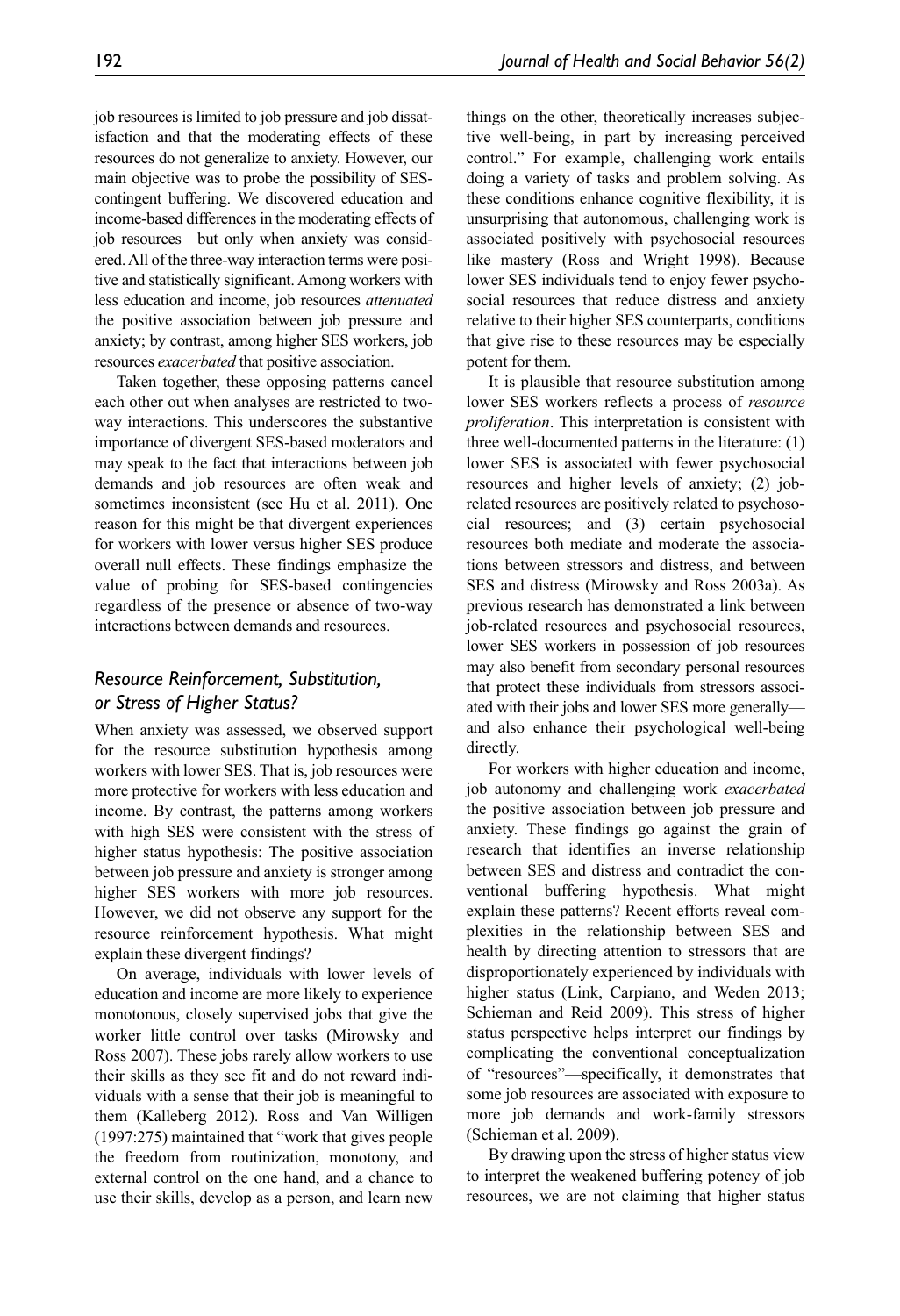workers—in general—are worse off than lower status workers. Higher status workers undoubtedly enjoy better health than their lower status counterparts. We are instead suggesting a more nuanced analysis of the intersection of job conditions and social stratification that acknowledges patterns that deviate from those predicted by conventional hypotheses about the relationships among SES, stressors, and well-being. It motivates us to question why, in the face of higher levels of job pressure, those workers with high SES and more autonomy appear to be no better off in terms of anxiety levels than their peers with less autonomy. Is it that high pressure overrides the resource—or is it possible that something about what we have assumed to be a resource actually enables some threads of the harms that come with greater pressure? These processes may also reflect what Lutfey and Freese (2005:1365) called *countervailing mechanisms*: "Fundamental relationships do not require that all of the pathways between X and Y support the relationship. Countervailing mechanisms may work in the other direction; indeed, the only requirement is that the effects of such mechanisms are cumulatively smaller than the mechanisms producing the fundamental relationship." This logic is relevant for our observations about SES contingencies. In the same way that identifying the exposures to health-harmful circumstances at higher levels of SES does not imply that higher SES individuals are collectively worse off than their lower SES peers, identifying beneficial circumstances at lower levels of SES in no way suggests that lower SES individuals are collectively better off. Instead, these observations are best interpreted in the context of the experience of work at lower versus higher levels of education and income. The discovery of patterns consistent with the stress of higher status does not negate the detrimental impact of the stressors associated with lower status. If anything, this view provides a more complete portrait of the nature of job pressures—and the various forms of SES contingencies in resource modification.

One final puzzle in our findings requires some reflection: The buffering potency of job resources was uniform across SES levels when we considered job dissatisfaction. Why is job dissatisfaction different from anxiety in this regard? One possible explanation points to the nature of the survey questions and their associated constructs. The three items that assessed job dissatisfaction oriented workers to specifically appraise their current job conditions. For example, when a study participant was asked, "All in all, how satisfied are you with your job?" it is possible that his or her response reflected the totality and intersection of conditions specific to the domain of work and that these conditions were the most salient predictors of job satisfaction regardless of education or income level. In other words, the conventional buffering idea embedded in the JD-R model seems to "work" here: Job resources *reduce* the psychological costs of job demands when those costs involve dissatisfaction. Apparently, however, there is something qualitatively different about the concurrent experience of job pressure and job resources that leads to SES-based differences in anxiety. One interpretation of these divergent patterns—where higher SES workers are concerned—is that more challenging and autonomous work in the face of high job pressure may actually result in more work-family spillover, greater role responsibilities, and the internalization and enactment of excessive workplace expectations. Although these conditions may heighten generalized anxiety for higher SES workers, they may not increase job-specific dissatisfaction—particularly if these conditions are accompanied with assurances of greater monetary rewards or upward mobility in the future.

#### *Study Limitations*

Several study limitations deserve brief mention. First, the cross-sectional design limits claims about causal direction. However, three arguments help assuage such concerns. First, the language that frames the conventional buffering hypothesis in the JD-C and JD-R models implies a concurrent-context model in which high demands should be more detrimental for workers with low control—that is, job pressure should be less problematic when workers *simultaneously* possess job resources. Second, longitudinal studies reinforce patterns in cross-sectional analyses, showing that job demands and resources influence burnout, depression, and strain even after testing for reverse causation (Schaufeli and Taris 2014). Third, while the 2008 NSCW is only a one-time snapshot, it is a highly reputable, nationally representative sample of American workers that contains many of the job conditions necessary to test our research questions. It allows the assessment of patterns and contingencies in the ways that job conditions influence well-being.

Another limitation involves the restriction to individual-level data in one country. Contextual variables like employment protection or degree of unionization might be important in determining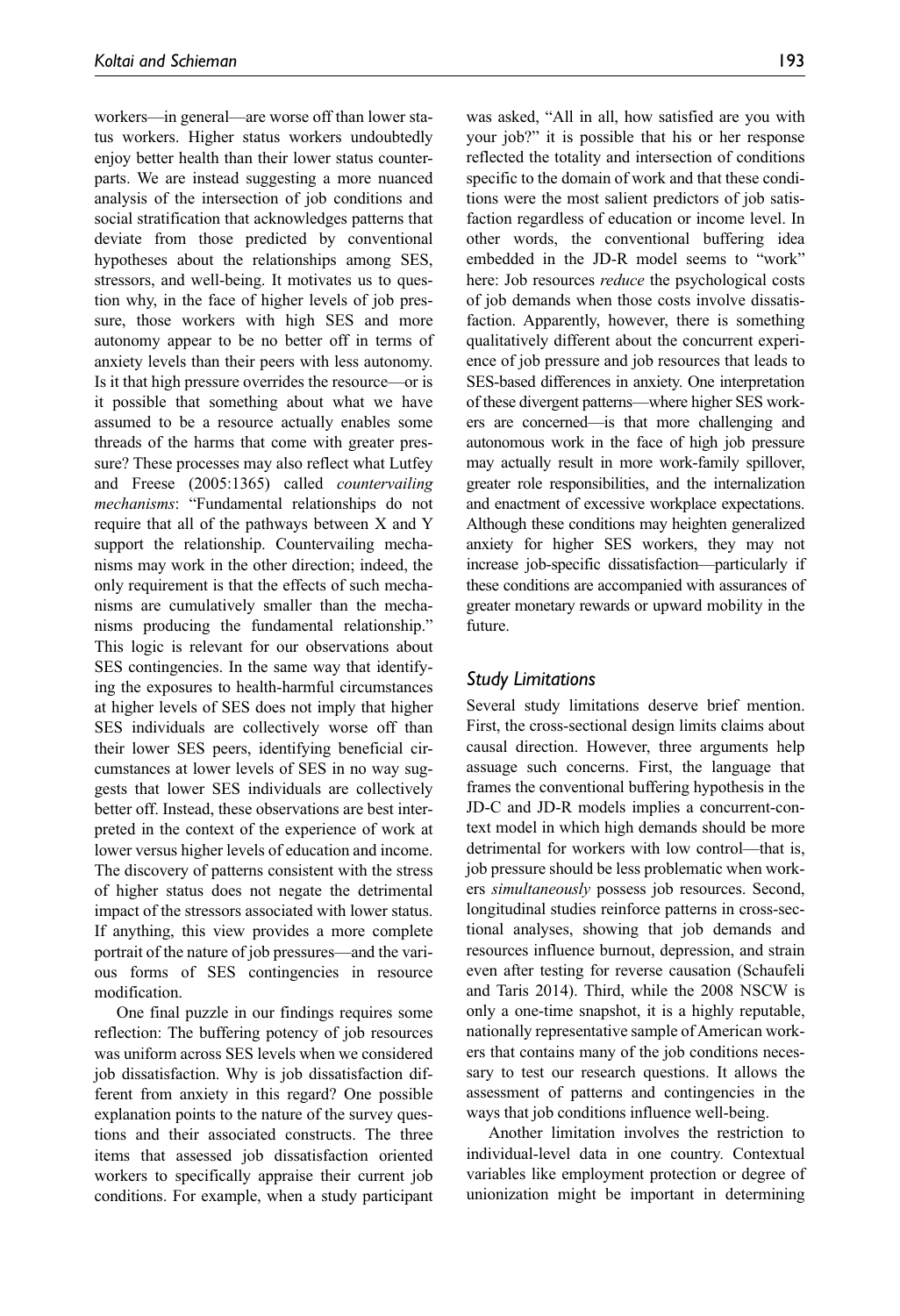exposure and vulnerability to job pressure. Given that unemployment and job insecurity are associated with health (Sverke, Hellgren, and Näswall 2002) and that levels of employment protection influence exposure to these conditions (McLeod et al. 2012), employment protection at the state or national level may influence the relationship between job conditions and anxiety. In particular, job pressure might have different meanings for those with employment protection. These ideas are consistent with McLeod and colleagues' (2012) assertion that work experiences are phenomena embedded in a wider system of structural arrangements. Finally, we acknowledge that other social statuses (e.g., gender, race-ethnicity, or age) might function as contingencies. However, each requires a different and complex set of theoretical rationales. If observed, these additional contingencies would indicate that the joint effects of demands and resources vary for women versus men, for younger versus older workers, or across racial-ethnic groups—certainly possibilities deserving of future consideration.

## **CONCLUSION**

Job pressure is a major concern for workers' health. The conventional buffering hypothesis predicts that job-related resources should protect workers from the deleterious consequences of job pressure. For the subjective assessment of job satisfaction, this holds true. However, when anxiety is considered, the picture is complicated by SES variations. While conventional buffering appears to hold for workers with less education and income, the reverse is true for those with higher SES. Collectively, these observations encourage conceptual and theoretical refinements about job resources—especially as they are articulated in the JD-R model.

Finally, we wish to conclude by underscoring that individuals with fewer resources and lower SES undoubtedly encounter more daunting disadvantages than their peers with greater resources and higher SES. That said, those with lower SES might experience greater benefits when resources are available. By contrast, resources might function differently for higher status workers—in some cases potentially amplifying the demands associated with job pressure. Scholars have acknowledged, yet rarely tested, the possibility that the *meaning* and thus *effects* of job characteristics differ across social groups (Karasek et al. 1998; Rugulies 2012). The next step for research is to more thoroughly treat SES and other social statuses as potential contingencies—rather than mere confounders—in evaluations of the physical and psychological consequences of working life. This would enhance our understanding of the full range of socioeconomic gradients in health.

**Appendix A.** Descriptive Statistics for Study Variables.

| Variable              | Mean   | <b>Standard Deviation</b> |  |
|-----------------------|--------|---------------------------|--|
| <b>Focal outcomes</b> |        |                           |  |
| Job dissatisfaction   | .002   | .814                      |  |
| Anxiety               | 2.494  | .926                      |  |
| Job conditions        |        |                           |  |
| Job pressure          | .008   | .805                      |  |
| Job autonomy          | 3.131  | .793                      |  |
| Challenging work      | 3.495  | .552                      |  |
| Socioeconomic status  |        |                           |  |
| High education        | .453   |                           |  |
| High income           | .515   |                           |  |
| <b>Controls</b>       |        |                           |  |
| Female                | .524   |                           |  |
| Age                   | 46.857 | 12.489                    |  |
| White                 | .824   |                           |  |
| African-American      | .078   |                           |  |
| Hispanic              | .052   |                           |  |
| Other race-ethnicity  | .046   |                           |  |
| Married               | .607   |                           |  |
| Never married         | .140   |                           |  |

*(continued)*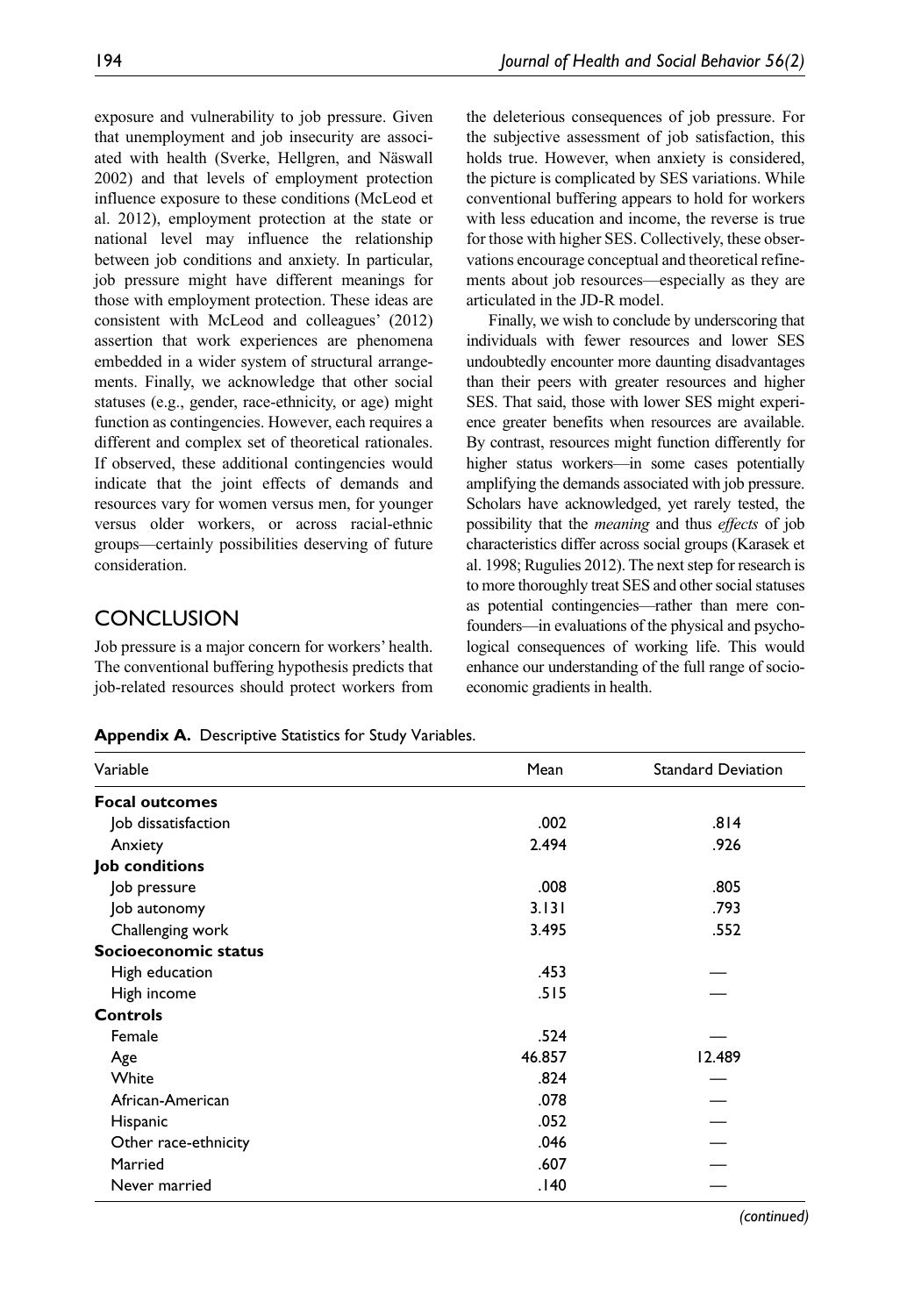#### **Appendix A.** (continued)

| Variable                                | Mean   | <b>Standard Deviation</b> |
|-----------------------------------------|--------|---------------------------|
| Divorced                                | .135   |                           |
| Separated                               | .021   |                           |
| Widowed                                 | .033   |                           |
| Not married but cohabitating            | .063   |                           |
| No kids at home                         | .603   |                           |
| Kids under 6                            | .152   |                           |
| Kids $6 - 12$                           | .132   |                           |
| Kids 13-17                              | .113   |                           |
| One job only                            | .809   |                           |
| Work hours                              | 40.530 | 13.331                    |
| Wage and salaried                       | .795   |                           |
| Small business owner                    | .072   |                           |
| Self-employed/independent               | .133   |                           |
| Northeast region                        | .188   |                           |
| South region                            | .324   |                           |
| Midwest region                          | .303   |                           |
| West region                             | .186   |                           |
| Executives, managers, and professionals | .440   |                           |
| Technical                               | .037   |                           |
| <b>Sales</b>                            | .115   |                           |
| Administrative support                  | .122   |                           |
| Service                                 | .110   |                           |
| Production                              | .177   |                           |
|                                         |        |                           |

*Note*: Proportions presented for categorical variables. All descriptives based on unweighted data.

## **ACKNOWLEDGMENTS**

The authors acknowledge the incredibly helpful feedback from the reviewers and the editor. We are also grateful to Arjumand Siddiqi and Blair Wheaton for their guidance and support with this project. Finally, a great deal of gratitude is owed to the team at the Families and Work Institute for making the National Study of the Changing Workforce available for public use.

## **NOTES**

- 1. Although these studies consider the role of SES as a contingency in the job conditions literature, these authors do not explicitly test SES-based three-way interaction terms.
- 2. Some readers might wonder whether owners and self-employed workers should be excluded because they might experience demands and resources differently than other employees. In separate analyses, their exclusion revealed no substantial changes in the direction or significance of the three-way interactions documented with the full sample.
- 3. While other studies of SES and health focus exclusively on education and income (e.g., Herd, Goesling, and House 2007; House et al. 1994), some might wonder why we do not include occupation as another SES indicator. In separate analyses (not shown), occupation does not function as a moderator. We therefore decided to include occupation among the control variables.
- 4. For the sake of presentation, we only report statistically significant three-way coefficients and the twoway coefficients necessary to interpret them.

## **REFERENCES**

- Bakker, Arnold B., Evangelia Demerouti, and Martin C. Euwema. 2005. "Job Resources Buffer the Impact of Job Demands on Burnout." *Journal of Occupational Health Psychology* 10(2):170–80.
- Bakker, Arnold B., Evangelia Demerouti, Toon W. Taris, Wilmar B. Schaufeli, and Paul J. G. Schreurs. 2003. "A Multigroup Analysis of the Job Demandsresources Model in Four Home Care Organizations."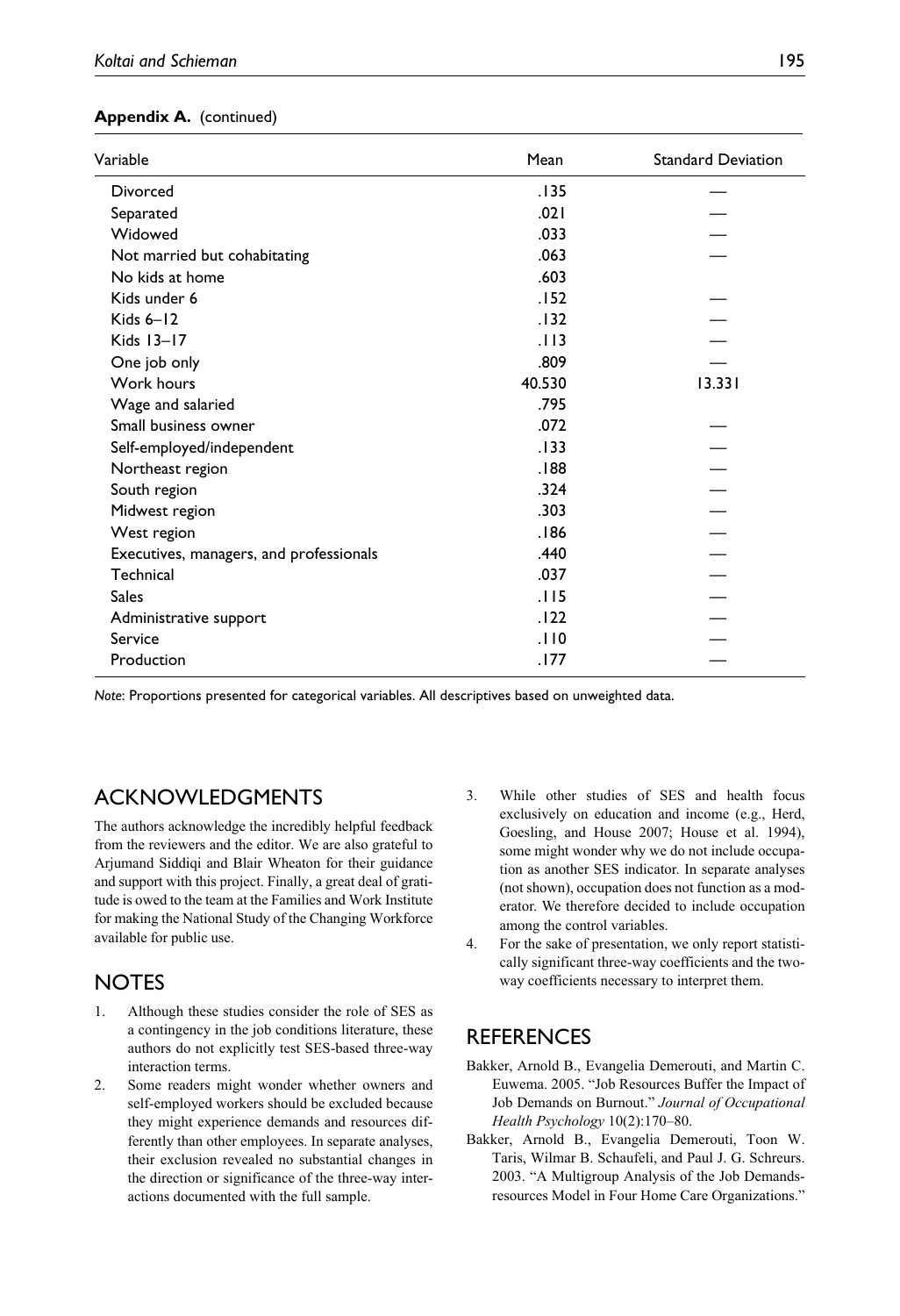*International Journal of Stress Management* 10(1):16–38.

- Bakker, Arnold B., and Sabine A. E. Geurts. 2004. "Toward a Dual-process Model of Work-home Interference." *Work and Occupations* 31(3):345–66.
- Becker, Gary S. 1964. *Human Capital: A Theoretical Analysis with Special Reference to Education*. National Bureau for Economic Research, New York and London: Columbia University Press (NY).
- Blair-Loy, Mary. 2003. *Competing Devotions*. Cambridge, MA: Harvard University Press.
- Cohen, Sheldon, Tom Kamarck, and Robin Mermelstein. 1983. "A Global Measure of Perceived Stress." *Journal of Health and Social Behavior* 24(4):385–96.
- Demerouti, Evangelia and Arnold B. Bakker. 2011. "The Job Demands-resources Model: Challenges for Future Research." *Journal of Industrial Psychology* 37(2):1–9.
- De Lange, Annet H., Toon W. Taris, Michiel A. J. Kompier, Irene L. D. Houtman, and Paulien M. Bongers. 2003. "'The Very Best of the Millennium': Longitudinal Research and the Demand-control- (support) Model." *Journal of Occupational Health Psychology* 8(4):282–305.
- DeVoe, Sanford E. and Jeffrey Pfeffer. 2011. "Time Is Tight: How Higher Economic Value of Time Increases Feelings of Time Pressure." *Journal of Applied Psychology* 96(4):665.
- Ducharme, Lori J. and Jack K. Martin. 2000. "Unrewarding Work, Coworker Support, and Job Satisfaction: A Test of the Buffering Hypothesis." *Work and Occupations* 27(2):223–43.
- Everson, Susan A., Siobhan C. Maty, John W. Lynch, and George A. Kaplan. 2002. "Epidemiologic Evidence for the Relation between Socioeconomic Status and Depression, Obesity, and Diabetes." *Journal of Psychosomatic Research* 53(4):891–95.
- Families and Work Institute. 2010. *National Study of the Changing Workforce: Guide to Public Use Files*. New York: Families and Work Institute.
- Galinsky, Ellen, Stacy S. Kim, and James T. Bond. 2001. *Feeling Overworked: When Work Becomes Too Much*. New York: Families and Work Institute.
- Galinsky, Ellen, James T. Bond, Stacey S. Kim, Lois Backon, Erin Brownfield, and Kelly Sakai. 2005. *Overwork in America: When the Way We Work Becomes Too Much*. New York: Families and Work Institute.
- Glavin, Paul, Scott Schieman, and Sarah Reid. 2011. "Boundary-spanning Work Demands and Their Consequences for Guilt and Psychological Distress." *Journal of Health and Social Behavior* 52(1):43–57.
- Hackman, J. Richard and Greg R. Oldham. 1975. "Development of the Job Diagnostic Survey." *Journal of Applied Psychology* (60)2:159–70.
- Hamilton, Lawrence. 2009. *Statistics with STATA: Version 10*. Boston: Cengage Learning.
- Herd, Pamela, Brian Goesling, and James S. House. 2007 "Socioeconomic Position and Health: The

Differential Effects of Education versus Income on the Onset versus Progression of Health Problems." *Journal of Health and Social Behavior* 48(3):223–38.

- House, James S., James M. Lepkowski, Ann M. Kinney, Richard P. Mero, Ronald C. Kessler, and A. Regula Herzog. 1994. "The Social Stratification of Aging and Health." *Journal of Health and Social Behavior* 35(3):213–34.
- Hout, Michael. 2012. "Social and Economic Returns to College Education in the United States." *Annual Review of Sociology* 38:379–400.
- Hu, Qiao, Wilmar B. Schaufeli, and Toon W. Taris. 2011. "The Job Demands–resources Model: An Analysis of Additive and Joint Effects of Demands and Resources." *Journal of Vocational Behavior* 79(1):181–90.
- Kalleberg, Arne L. 2012. "Job Quality and Precarious Work Clarifications, Controversies, and Challenges." *Work and Occupations* 39(4):427–48.
- Karasek, Robert A. 1979. "Job Demands, Job Decision Latitude, and Mental Strain: Implications for Job Redesign." *Administrative Science Quarterly* 24(2):285–308.
- Karasek, Robert, Chantal Brisson, Norito Kawakami, Irene Houtman, Paulien Bongers, and Benjamin Amick. 1998. "The Job Content Questionnaire (JCQ): An Instrument for Internationally Comparative Assessments of Psychosocial Job Characteristics." *Journal of Occupational Health Psychology* 3(4):322–55.
- Link, Bruce G., Richard M. Carpiano, and Margaret M. Weden. 2013. "Can Honorific Awards Give Us Clues about the Connection between Socioeconomic Status and Mortality?" *American Sociological Review* 78(2):192–212.
- Link, Bruce G. and Jo Phelan. 1995. "Social Conditions as Fundamental Causes of Disease." *Journal of Health and Social Behavior* 35(Extra Issue):80–94.
- Lutfey, Karen and Jeremy Freese. 2005. "Toward Some Fundamentals of Fundamental Causality: Socioeconomic Status and Health in the Routine Clinic Visit for Diabetes." *American Journal of Sociology* 110(5):1326–72.
- Lynch, John, Niklas Krause, George A. Kaplan, Jaakko Tuomilehto, and Jukka T. Salonen. 1997. "Workplace Conditions, Socioeconomic Status, and the Risk of Mortality and Acute Myocardial Infarction: The Kuopio Ischemic Heart Disease Risk Factor Study." *American Journal of Public Health* 87(4):617–22.
- McLeod, Christopher B., Peter A. Hall, Arjumand Siddiqi, and Clyde Hertzman. 2012. "How Society Shapes the Health Gradient: Work-related Health Inequalities in a Comparative Perspective." *Annual Review of Public Health* 33:59–73.
- Mirowsky, John. 2013. "Analyzing Associations between Mental Health and Social Circumstances." Pp. 143– 65 in *Handbook of the Sociology of Mental Health*, edited by C. S. Aneshensel, J. C. Phelan, and A. Bierman. New York: Springer.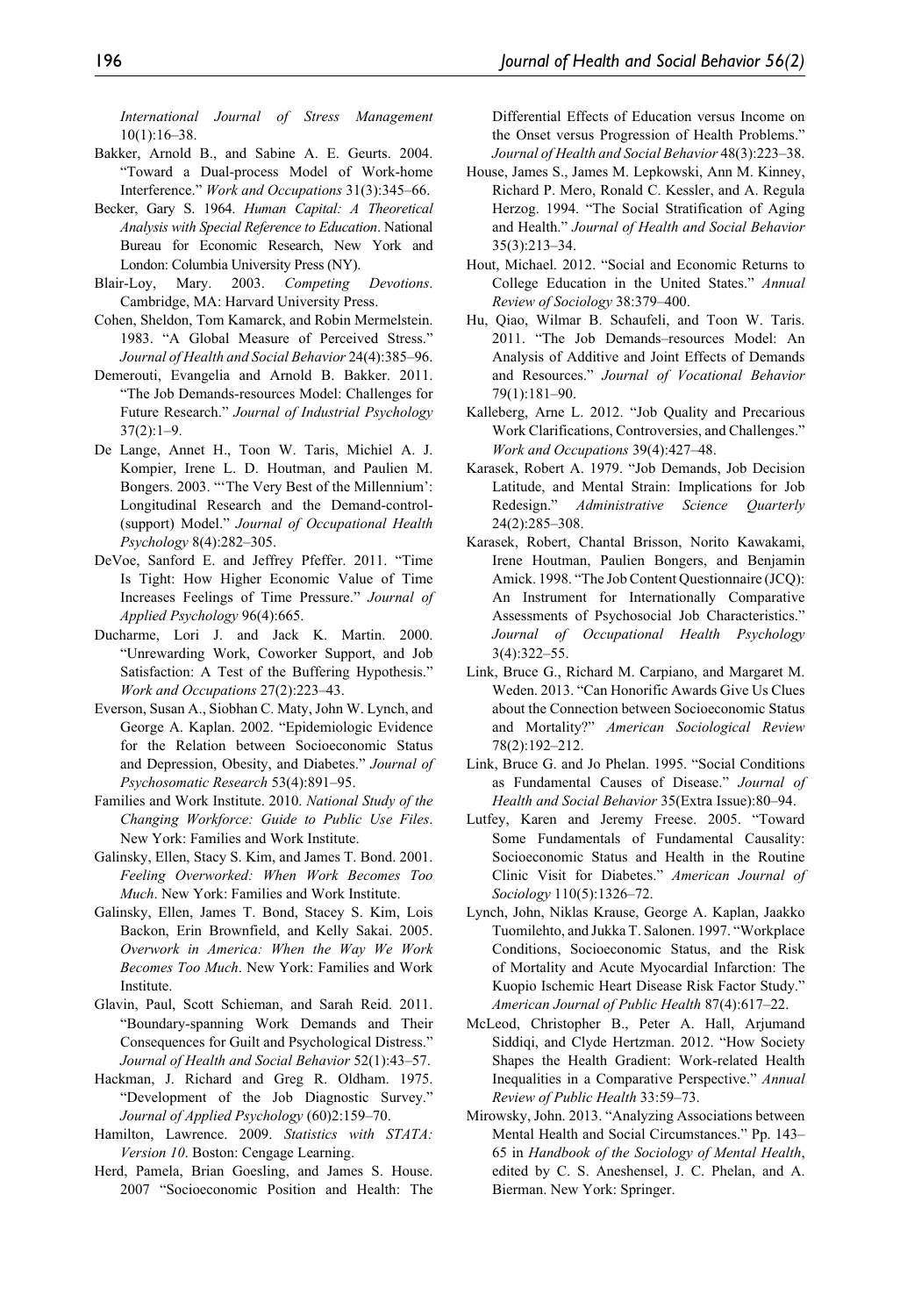- Mirowsky, John and Catherine E. Ross. 2003a. *Social Causes of Psychological Distress*. Piscataway, NJ: Transaction Publishers.
- Mirowsky, John and Catherine E. Ross. 2003b. *Education, Social Status, and Health*. Piscataway, NJ: Transaction Publishers.
- Mirowsky, John and Catherine E. Ross. 2005. "Education, Cumulative Advantage, and Health." *Ageing International* 30(1):27–62.
- Mirowsky, John and Catherine E. Ross. 2007. "Life Course Trajectories of Perceived Control and Their Relationship to Education." *American Journal of Sociology* 112(5):1339–82.
- Moen, Phyllis, Jack Lam, Samantha Ammons, and Erin L. Kelly. 2013. "Time Work by Overworked Professionals Strategies in Response to the Stress of Higher Status." *Work and Occupations* 40(2):79–114.
- Pearlin, Leonard I. 1989. "The Sociological Study of Stress." *Journal of Health and Social Behavior* 30(3):241–56.
- Pearlin, Leonard I. and Alex Bierman. 2013. "Current Issues and Future Directions in Research into the Stress Process." Pp. 325–40 in *Handbook of the Sociology of Mental Health*, edited by C. S. Aneshensel, J. C. Phelan, and A. Bierman. New York: Springer.
- Quinn, Robert and Graham Staines. 1977. *Quality of Employment Survey, 1977: Cross-section*. ICPSR07689-v1. Ann Arbor, MI: Inter-university Consortium for Political and Social Research [distributor]. Retrieved December 22, 2014 (http://doi. org/10.3886/ICPSR07689.v1).
- Ross, Catherine E. and John Mirowsky. 2010. "Gender and the Health Benefits of Education." *The Sociological Quarterly* 51(1):1–19.
- Ross, Catherine E., John Mirowsky, and Shana Pribesh. 2001. "Powerlessness and the Amplification of Threat: Neighborhood Disadvantage, Disorder, and Mistrust." *American Sociological Review* 66(4): 568–91.
- Ross, Catherine E. and Barbara F. Reskin. 1992. "Education, Control at Work, and Job Satisfaction." *Social Science Research* 21(2):134–48.
- Ross, Catherine E. and Marieke Van Willigen. 1997. "Education and the Subjective Quality of Life." *Journal of Health and Social Behavior* 38(3):275–97.
- Ross, Catherine E. and Marylyn P. Wright. 1998. "Women's Work, Men's Work, and the Sense of Control." *Work and Occupations* 25(3):333–55.
- Ross, Catherine E. and Chia-ling Wu. 1995. "The Links between Education and Health." *American Sociological Review* 37(1):719–45.
- Ross, Catherine E. and Chia-ling Wu. 1996. "Education, Age, and the Cumulative Advantage in Health." *Journal of Health and Social Behavior* 37(1): 104–20.
- Rugulies, Reiner. 2012. "Invited Commentary: Structure and Context Matters—The Need to Emphasize

'Social' in 'Psychosocial Epidemiology.'" *American Journal of Epidemiology* 17(7):620–4.

- Schaufeli, Wilmar B. and Toon W. Taris. 2014. "A Critical Review of the Job Demands-resources Model: Implications for Improving Work and Health." Pp. 43–68 in *Bridging Occupational, Organizational and Public Health*, edited by G. F. Bauer and O. Hammig. New York: Springer.
- Schieman, Scott. 2013. "Job-related Resources and the Pressures of Working Life." *Social Science Research* 42(2):271–82.
- Schieman, Scott, Melissa A. Milkie, and Paul Glavin. 2009. "When Work Interferes with Life: Worknonwork Interference and the Influence of Workrelated Demands and Resources." *American Sociological Review* 74(6):966–88.
- Schieman, Scott and Sarah Reid. 2009. "Job Authority and Health: Unraveling the Competing Suppression and Explanatory Influences." *Social Science & Medicine* 69(11):1616–24.
- Schieman, Scott, Yuko Kurashina Whitestone, and Karen Van Gundy. 2006. "The Nature of Work and the Stress of Higher Status." *Journal of Health and Social Behavior* 47(3):242–57.
- Schieman, Scott and Marisa Young. 2015. "Who Engages in Work-family Multitasking? A Study of Canadian and American Workers." *Social Indicators Research* 120:741–67.
- Smith, Ryan A. 2002 "Race, Gender, and Authority in the Workplace: Theory and Research." *Annual Review of Sociology* 28:509–42.
- Spaeth, Joe L. 1985 "Job Power and Earnings." *American Sociological Review* 50(5):603–17.
- Sverke, Magnus, Johnny Hellgren, and Katharina Näswall. 2002. "No Security: A Meta-analysis and Review of Job Insecurity and Its Consequences." *Journal of Occupational Health Psychology* 7(3):242.
- Tausig, Mark. 2013. "The Sociology of Work and Wellbeing." Pp. 433–55 in *Handbook of the Sociology of Mental Health*, edited by C. S. Aneshensel, J. C. Phelan, and A. Bierman. New York: Springer.
- Thoits, Peggy A. 2010. "Stress and Health Major Findings and Policy Implications." *Journal of Health and Social Behavior* 51(1):S41–53.
- Toivanen, Susanna. 2011. "Exploring the Interplay between Work Stress and Socioeconomic Position in Relation to Common Health Complaints: The Role of Interaction." *American Journal of Industrial Medicine* 54(10):780–90.
- Van der Doef, Margot and Stan Maes. 1999. "The Job Demand-control (-support) Model and Psychological Well-being: A Review of 20 Years of Empirical Research." *Work and Stress* 13(2):87–114.
- Voydanoff, Patricia. 2005 "Consequences of Boundaryspanning Demands and Resources for Work-tofamily Conflict and Perceived Stress." *Journal of Occupational Health Psychology* 10(4):491–503.